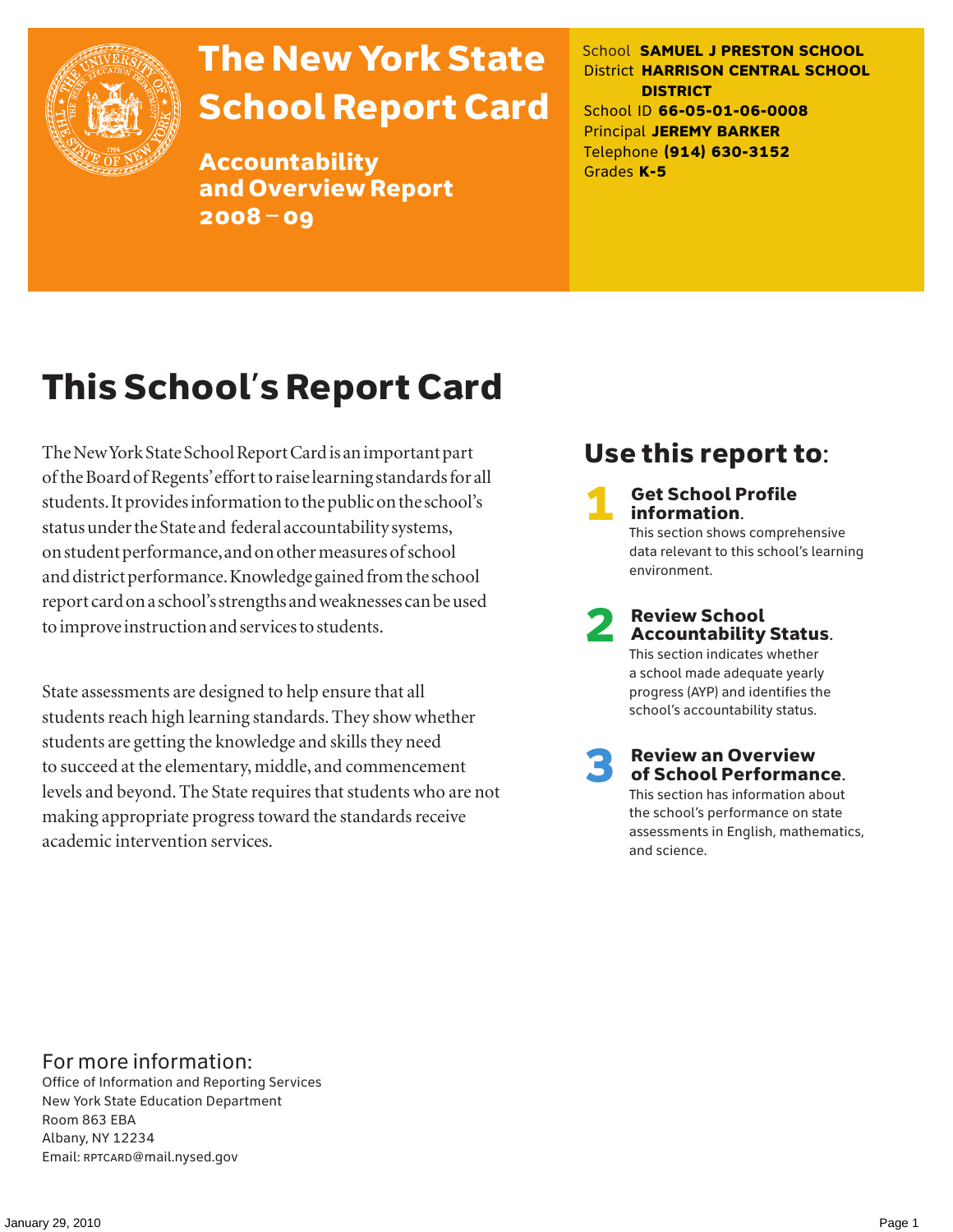School **SAMUEL J PRESTON SCHOOL** District **HARRISON CENTRAL SCHOOL DISTRICT** School ID **66-05-01-06-0008**

### School Profile

This section shows comprehensive data relevant to this school's learning environment, including information about enrollment, average class size, and teacher qualifications.

### Enrollment

|                            | 2006-07 | $2007 - 08$ | $2008 - 09$ |
|----------------------------|---------|-------------|-------------|
| Pre-K                      | 0       | 0           | 0           |
| Kindergarten               | 52      | 52          | 59          |
| Grade 1                    | 59      | 49          | 52          |
| Grade 2                    | 59      | 63          | 52          |
| Grade 3                    | 53      | 55          | 63          |
| Grade 4                    | 52      | 55          | 59          |
| Grade 5                    | 47      | 52          | 57          |
| Grade 6                    | 0       | 0           | 0           |
| <b>Ungraded Elementary</b> | 0       | $\mathbf 0$ | 0           |
| Grade 7                    | 0       | $\mathbf 0$ | 0           |
| Grade 8                    | 0       | 0           | 0           |
| Grade 9                    | 0       | 0           | 0           |
| Grade 10                   | 0       | 0           | 0           |
| Grade 11                   | 0       | 0           | 0           |
| Grade 12                   | 0       | 0           | 0           |
| <b>Ungraded Secondary</b>  | 0       | 0           | 0           |
| Total K-12                 | 322     | 326         | 342         |

### Enrollment Information

*Enrollment* counts are as of Basic Educational Data System (BEDS) day, which is typically the first Wednesday of October of the school year. Students who attend BOCES programs on a part-time basis are included in a school's enrollment. Students who attend BOCES on a full-time basis or who are placed full time by the district in an out-of-district placement are not included in a school's enrollment. Students classified by schools as "pre-first" are included in first grade counts.

### Average Class Size

|                       | $2006 - 07$ | $2007 - 08$ | $2008 - 09$ |
|-----------------------|-------------|-------------|-------------|
| <b>Common Branch</b>  | 18          | 18          | 19          |
| Grade 8               |             |             |             |
| English               |             |             |             |
| <b>Mathematics</b>    |             |             |             |
| Science               |             |             |             |
| Social Studies        |             |             |             |
| Grade 10              |             |             |             |
| English               |             |             |             |
| <b>Mathematics</b>    |             |             |             |
| Science               |             |             |             |
| <b>Social Studies</b> |             |             |             |

### Average Class Size Information

*Average Class Size* is the total registration in specified classes divided by the number of those classes with registration. *Common Branch* refers to self-contained classes in Grades 1–6.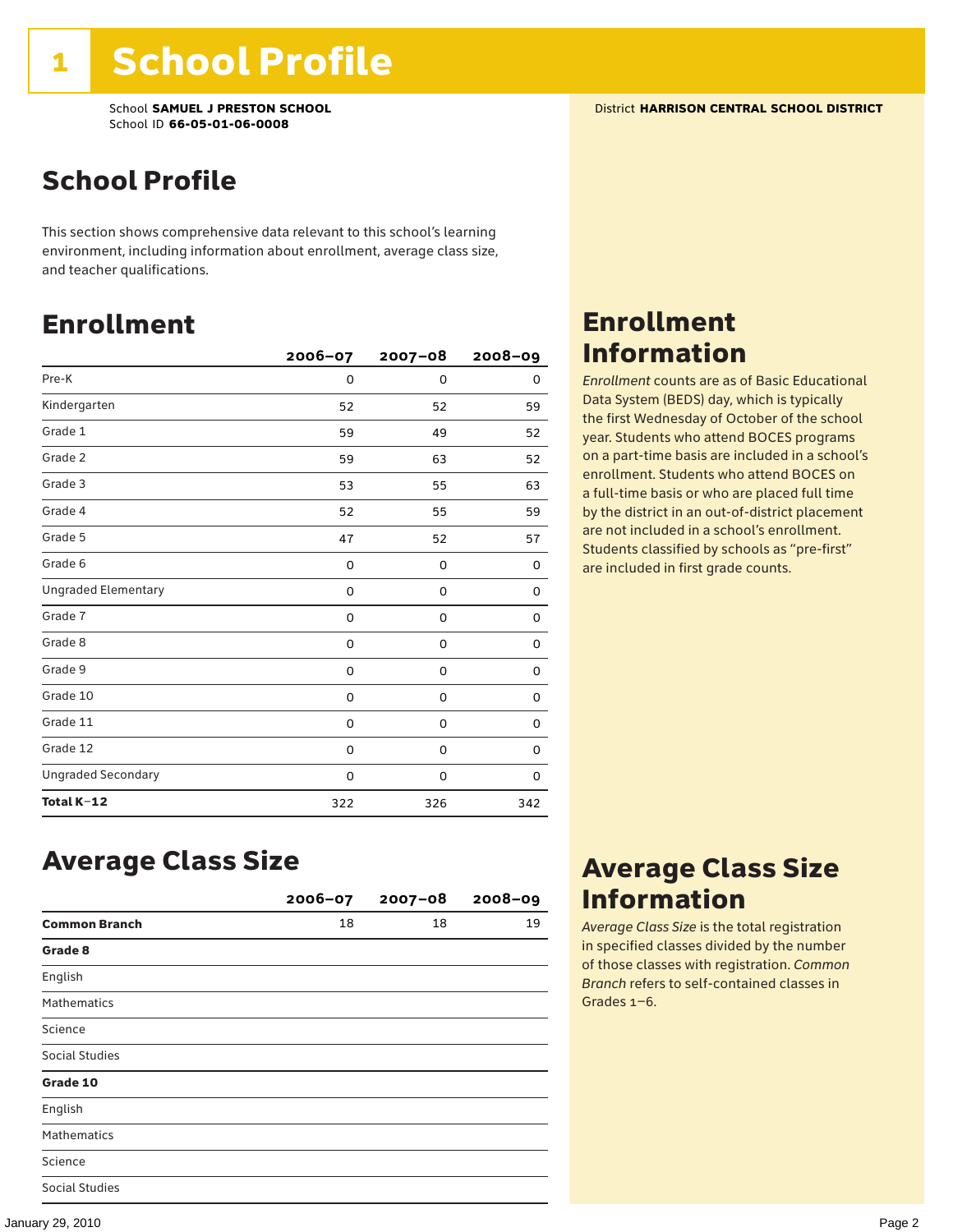### Demographic Factors

|                                                    | 2006-07 |     | $2007 - 08$ |     |     | $2008 - 09$ |
|----------------------------------------------------|---------|-----|-------------|-----|-----|-------------|
|                                                    | #       | %   | #           | %   | #   | $\%$        |
| Eligible for Free Lunch                            | 31      | 10% | 29          | 9%  | 33  | 10%         |
| Reduced-Price Lunch                                | 16      | 5%  | 23          | 7%  | 14  | 4%          |
| Student Stability*                                 |         | 95% |             | 92% |     | 91%         |
| Limited English Proficient                         | 35      | 11% | 39          | 12% | 35  | 10%         |
| <b>Racial/Ethnic Origin</b>                        |         |     |             |     |     |             |
| American Indian or Alaska Native                   | 0       | 0%  | 0           | 0%  | 0   | 0%          |
| <b>Black or African American</b>                   | 3       | 1%  | 3           | 1%  | 3   | 1%          |
| Hispanic or Latino                                 | 104     | 32% | 102         | 31% | 107 | 31%         |
| Asian or Native<br>Hawaiian/Other Pacific Islander | 8       | 2%  | 12          | 4%  | 13  | 4%          |
| White                                              | 198     | 61% | 200         | 61% | 219 | 64%         |
| Multiracial                                        | 9       | 3%  | 9           | 3%  | 0   | 0%          |

\* Available only at the school level.

### Attendance and Suspensions

|                            |   | $2005 - 06$ |   | $2006 - 07$   |   | $2007 - 08$   |  |
|----------------------------|---|-------------|---|---------------|---|---------------|--|
|                            | # | %           | # | $\frac{0}{6}$ | # | $\frac{0}{0}$ |  |
| Annual Attendance Rate     |   | 95%         |   | 94%           |   | 96%           |  |
| <b>Student Suspensions</b> |   | በ%          |   | 1%            |   | 2%            |  |

### Demographic Factors Information

*Eligible for Free Lunch* and *Reduced*-*Price Lunch* percentages are determined by dividing the number of approved lunch applicants by the Basic Educational Data System (BEDS) enrollment in full-day Kindergarten through Grade 12. *Eligible for Free Lunch* and *Limited English Proficient* counts are used to determine *Similar Schools* groupings within a *Need*/*Resource Capacity* category. *Student Stability* is the percentage of students in the highest grade in a school who were also enrolled in that school at any time during the previous school year. (For example, if School A, which serves Grades 6–8, has 100 students enrolled in Grade 8 this year, and 92 of those 100 students were also enrolled in School A last year, the stability rate for the school is 92 percent.)

### Attendance and Suspensions Information

*Annual Attendance Rate* is determined by dividing the school's total actual attendance by the total possible attendance for a school year. A school's actual attendance is the sum of the number of students in attendance on each day the school was open during the school year. Possible attendance is the sum of the number of enrolled students who should have been in attendance on each day the school was open during the school year. *Student Suspension* rate is determined by dividing the number of students who were suspended from school (not including in-school suspensions) for one full day or longer anytime during the school year by the Basic Educational Data System (BEDS) day enrollments for that school year. A student is counted only once, regardless of whether the student was suspended one or more times during the school year.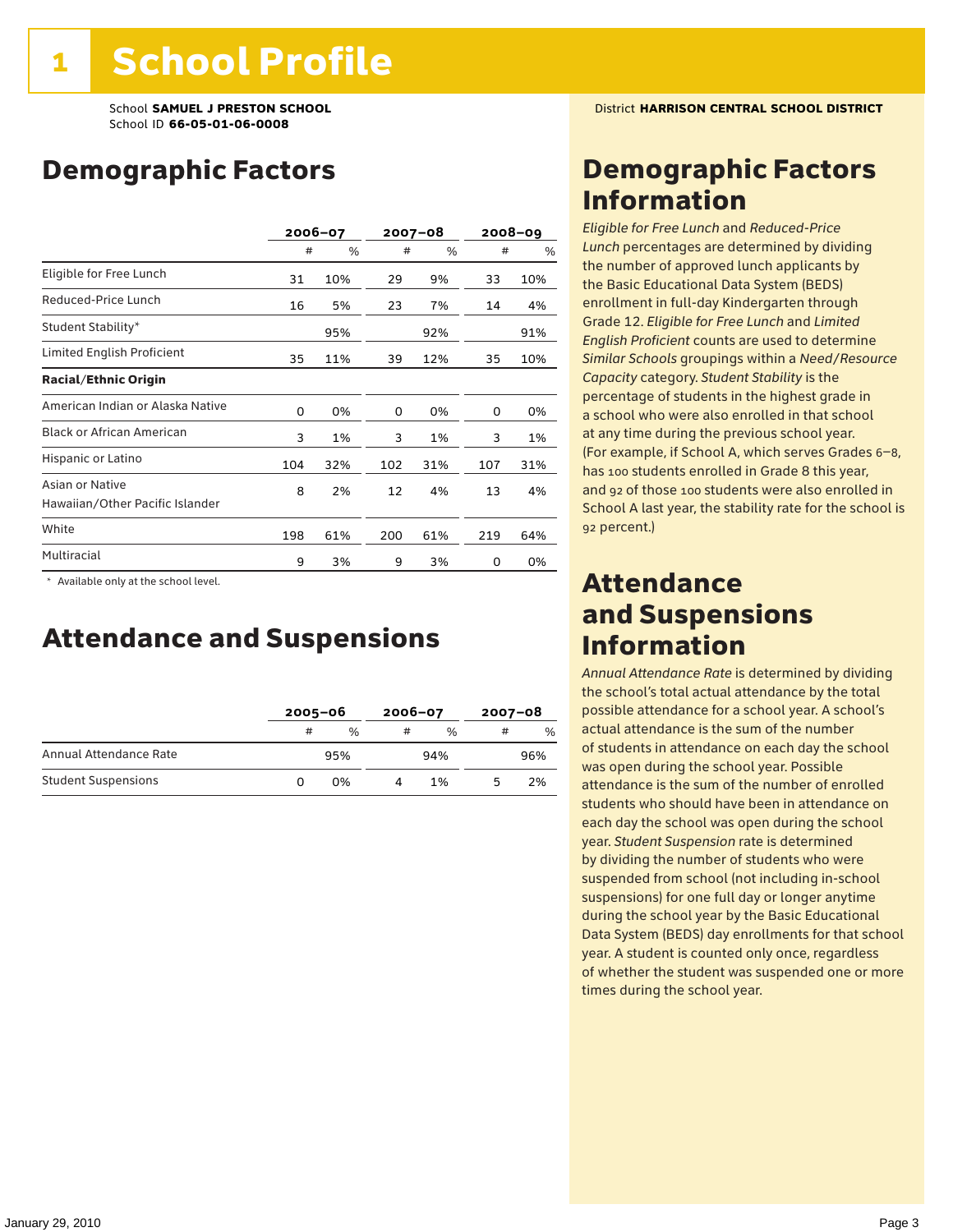### Teacher Qualifications

|                                                                 | $2006 - 07$ | $2007 - 08$ | $2008 - 09$ |
|-----------------------------------------------------------------|-------------|-------------|-------------|
| <b>Total Number of Teachers</b>                                 | 36          | 35          | 38          |
| Percent with No Valid<br><b>Teaching Certificate</b>            | 0%          | 0%          | 0%          |
| Percent Teaching Out<br>of Certification                        | 0%          | 0%          | 0%          |
| Percent with Fewer Than<br>Three Years of Experience            | 14%         | 17%         | 5%          |
| Percentage with Master's Degree<br>Plus 30 Hours or Doctorate   | 69%         | 57%         | 55%         |
| <b>Total Number of Core Classes</b>                             | 44          | 42          | 48          |
| Percent Not Taught by<br><b>Highly Qualified Teachers</b>       | 0%          | 0%          | 0%          |
| <b>Total Number of Classes</b>                                  | 90          | 88          | 90          |
| Percent Taught by Teachers Without<br>Appropriate Certification | 1%          | 0%          | 0%          |

### Teacher Turnover Rate

|                                                                       | 2005-06 | 2006-07 | 2007-08 |
|-----------------------------------------------------------------------|---------|---------|---------|
| Turnover Rate of Teachers with Fewer<br>than Five Years of Experience | በ%      | 20%     | 22%     |
| Turnover Rate of All Teachers                                         | 7%      | 28%     | 11%     |

### Staff Counts

|                                       | $2006 - 07$ | $2007 - 08$ | $2008 - 09$ |
|---------------------------------------|-------------|-------------|-------------|
| <b>Total Other Professional Staff</b> |             |             |             |
| Total Paraprofessionals*              | N/A         | N/A         | N/A         |
| <b>Assistant Principals</b>           |             |             |             |
| Principals                            |             |             |             |

\* Not available at the school level.

### Teacher Qualifications Information

The *Percent Teaching Out of Certification* is the percent doing so more than on an incidental basis; that is, the percent teaching for more than five periods per week outside certification.

*Core Classes* are primarily K-6 common branch, English, mathematics, science, social studies, art, music, and foreign languages. To be *Highly Qualified*, a teacher must have at least a Bachelor's degree, be certified to teach in the subject area, and show subject matter competency.

### Teacher Turnover Rate Information

*Teacher Turnover Rate* for a specified school year is the number of teachers in that school year who were not teaching in the following school year divided by the number of teachers in the specified school year, expressed as a percentage.

### Staff Counts **Information**

*Other Professionals* includes administrators, guidance counselors, school nurses, psychologists, and other professionals who devote more than half of their time to non-teaching duties. Teachers who are shared between buildings within a district are reported on the district report only.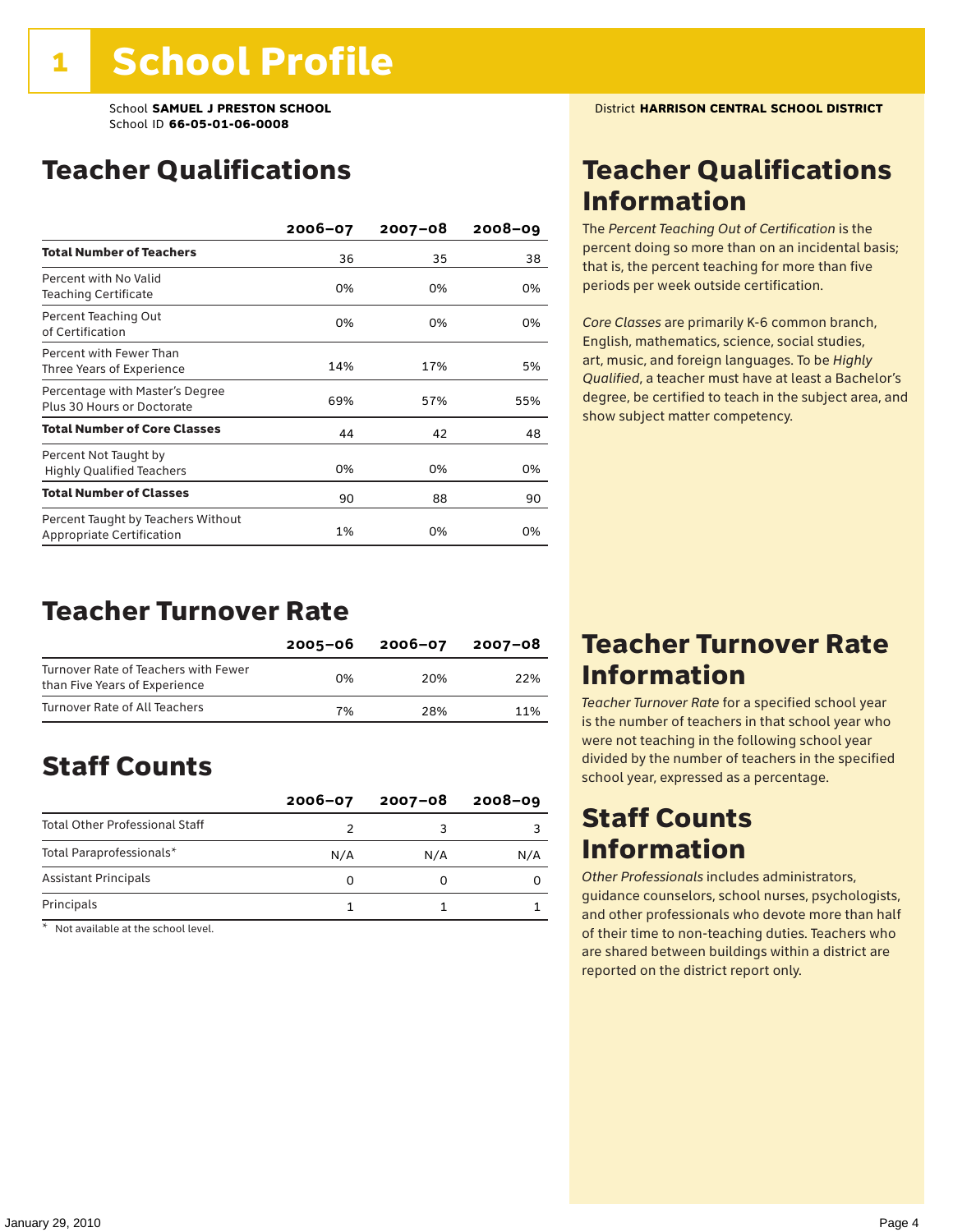### Understanding How Accountability Works in New York State

The federal No Child Left Behind (NCLB) Act requires that states develop and report on measures of student proficiency in 1) English language arts (ELA), in 2) mathematics, and on 3) a third indicator. In New York State in 2008–09, the third indicator is science at the elementary/middle level and graduation rate at the secondary level. Schools or districts that meet predefined goals on these measures are making Adequate Yearly Progress (AYP).



For more information about accountability in New York State, visit: http://www.emsc.nysed.gov/irts/accountability/

#### 1 English Language Arts (ELA)

To make AYP in ELA, every accountability group must make AYP. For a group to make AYP, it must meet the participation *and* the performance criteria.

#### A Participation Criterion

At the elementary/middle level, 95 percent of Grades 3–8 students enrolled during the test administration period in each group with 40 or more students must be tested on the New York State Testing Program (NYSTP) in ELA or, if appropriate, the New York State English as a Second Language Achievement Test (NYSESLAT), or the New York State Alternate Assessment (NYSAA) in ELA. At the secondary level, 95 percent of seniors in 2008–09 in each accountability group with 40 or more students must have taken an English examination that meets the students' graduation requirement.

#### B Performance Criterion

At the elementary/middle level, the Performance Index (PI) of each group with 30 or more continuously enrolled tested students must equal or exceed its Effective Annual Measurable Objective (AMO) or the group must make Safe Harbor. (NYSESLAT is used only for participation.) At the secondary level, the PI of each group in the 2005 cohort with 30 or more members must equal or exceed its Effective AMO or the group must make Safe Harbor. To make Safe Harbor, the PI of the group must equal or exceed its Safe Harbor Target and the group must qualify for Safe Harbor using the third indicator, science or graduation rate.

#### 2 Mathematics

The same criteria for making AYP in ELA apply to mathematics. At the elementary/middle level, the measures used to determine AYP are the NYSTP and the NYSAA in mathematics. At the secondary level, the measures are mathematics examinations that meet the students' graduation requirement.

#### 3 Third Indicator

In addition to English language arts and mathematics, the school must also make AYP in a third area of achievement. This means meeting the criteria in science at the elementary/middle level and the criteria in graduation rate at the secondary level.

Elementary/Middle-Level Science: To make AYP, the All Students group must meet the participation criterion *and* the performance criterion.

#### A Participation Criterion

Eighty percent of students in Grades 4 and/or 8 enrolled during the test administration period in the All Students group, if it has 40 or more students, must be tested on an accountability measure. In Grade 4, the measures are the Grade 4 elementary-level science test and the Grade 4 NYSAA in science. In Grade 8 science, the measures are the Grade 8 middle-level science test, Regents science examinations, and the Grade 8 NYSAA in science.

#### B Performance Criterion

The PI of the All Students group, if it has 30 or more students, must equal or exceed the State Science Standard (100) or the Science Progress Target.

Qualifying for Safe Harbor in Elementary/Middle-Level ELA and Math: To qualify, the group must meet both the participation criterion and the performance criterion in science.

Secondary-Level Graduation Rate: For a school to make AYP in graduation rate, the percent of students in the 2004 graduation-rate total cohort in the All Students group earning a local or Regents diploma by August 31, 2008 must equal or exceed the Graduation-Rate Standard (55%) or the Graduation-Rate Progress Target.

Qualifying for Safe Harbor in Secondary-Level ELA and Math: To qualify, the percent of the 2004 graduation-rate total cohort earning a local or Regents diploma by August 31, 2008 must equal or exceed the Graduation-Rate Standard (55%) or the Graduation-Rate Progress Target for that group.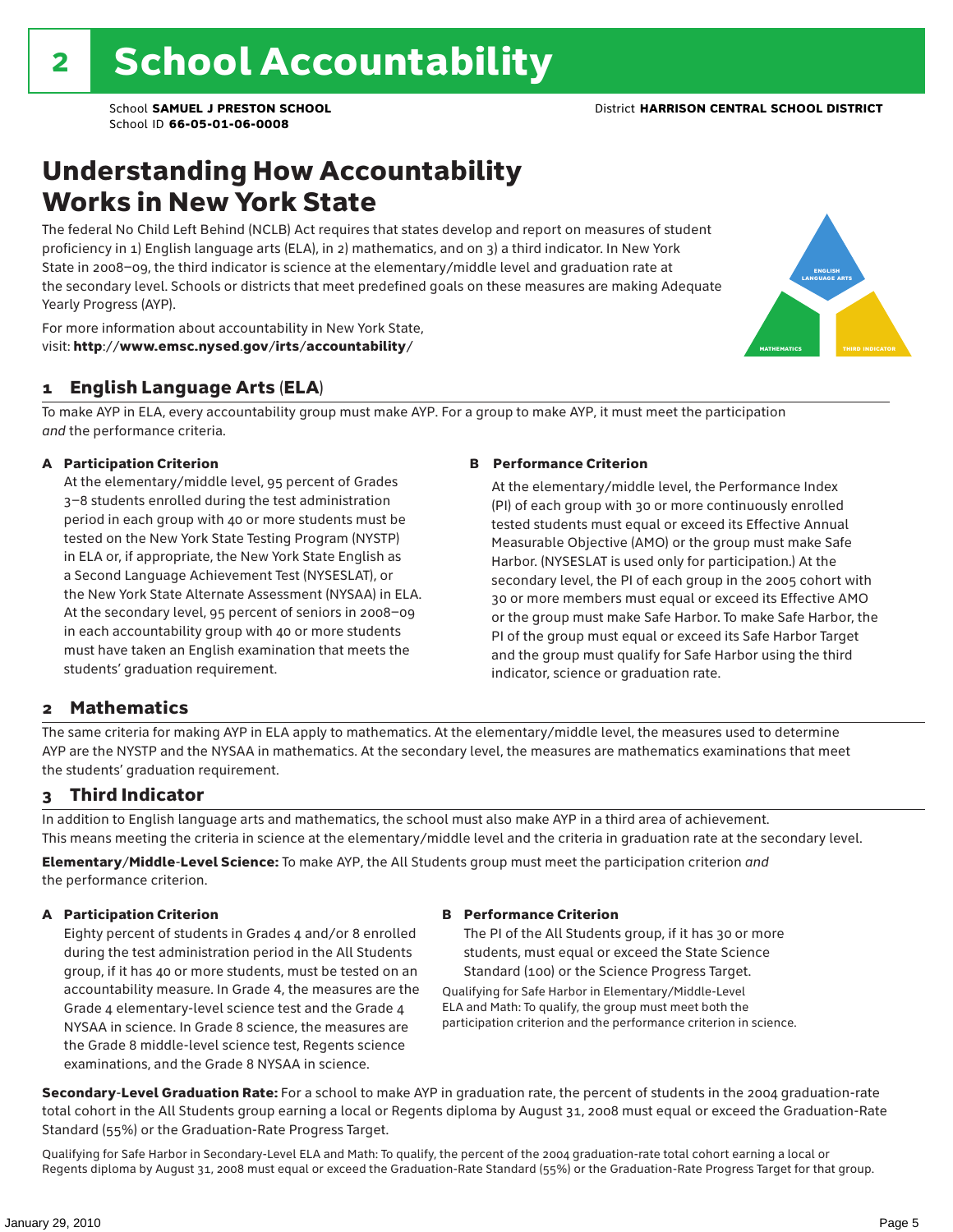# Useful Terms for Understanding Accountability

#### Accountability Cohort for English and Mathematics

The 2005 school accountability cohort consists of all students who first entered Grade 9 anywhere in the 2005–06 school year, and all ungraded students with disabilities who reached their seventeenth birthday in the 2005–06 school year, who were enrolled on October 1, 2008 and did not transfer to a diploma granting program. Students who earned a high school equivalency diploma or were enrolled in an approved high school equivalency preparation program on June 30, 2009, are not included in the 2005 school accountability cohort. The 2005 district accountability cohort consists of all students in each school accountability cohort plus students who transferred within the district after BEDS day plus students who were placed outside the district by the Committee on Special Education or district administrators and who met the other requirements for cohort membership. Cohort is defined in Section 100.2 (p) (16) of the Commissioner's Regulations.

#### Adequate Yearly Progress (AYP)

Adequate Yearly Progress (AYP) indicates satisfactory progress by a district or a school toward the goal of proficiency for all students.

#### Annual Measurable Objective (AMO)

The Annual Measurable Objective (AMO) is the Performance Index (PI) value that signifies that an accountability group is making satisfactory progress toward the goal that 100 percent of students will be proficient in the State's learning standards for English language arts and mathematics by 2013–14. The AMOs for each grade level will be increased as specified in CR100.2(p)(14) and will reach 200 in 2013–14. (See Effective AMO for further information.)

#### Continuously Enrolled Students

At the elementary/middle level, continuously enrolled students are those enrolled in the school or district on BEDS day (usually the first Wednesday in October) of the school year until the test administration period. At the secondary level, all students who meet the criteria for inclusion in the accountability cohort are considered to be continuously enrolled.

#### Effective Annual Measurable Objective (Effective AMO)

The Effective Annual Measurable Objective (Effective AMO) is the Performance Index (PI) value that each accountability group within a school or district is expected to achieve to make Adequate Yearly Progress (AYP). The Effective AMO is the lowest PI that an accountability group of a given size can achieve in a subject for the group's PI not to be considered significantly different from the AMO for that subject. If an accountability group's PI equals or exceeds the Effective AMO, it is considered to have made AYP. A more complete definition of Effective AMO and a table showing the PI values that each group size must equal or exceed to make AYP are available at www.emsc.nysed.gov/irts.

#### Graduation-Rate Total Cohort

This term is defined on the graduation-rate accountability page.

#### Performance Index (PI)

A Performance Index is a value from 0 to 200 that is assigned to an accountability group, indicating how that group performed on a required State test (or approved alternative) in English language arts, mathematics, or science. Student scores on the tests are converted to four performance levels, from Level 1 to Level 4. (See performance level definitions on the Overview Summary page.) At the elementary/middle level, the PI is calculated using the following equation:

100 × [(Count of Continuously Enrolled Tested Students Performing at Levels 2, 3, and 4 + the Count at Levels 3 and 4) ÷ Count of All Continuously Enrolled Tested Students]

At the secondary level, the PI is calculated using the following equation:

100 × [(Count of Cohort Members Performing at

Levels 2, 3, and 4 + the Count at Levels 3 and 4)  $\div$  Count of All Cohort Members]

A list of tests used to measure student performance for accountability is available at www.emsc.nysed.gov/irts.

#### Progress Target

For accountability groups below the State Standard in science or graduation rate, the Progress Target is an alternate method for making Adequate Yearly Progress (AYP) or qualifying for Safe Harbor in English language arts and mathematics based on improvement over the previous year's performance.

#### Safe Harbor

Safe Harbor provides an alternate means to demonstrate Adequate Yearly Progress (AYP) for accountability groups that do not achieve their Effective Annual Measurable Objectives (AMOs) in English or mathematics.

#### Safe Harbor Targets

The 2008–09 safe harbor targets were calculated using the following equation:

2007–08 PI + (200 – the 2007–08 PI) × 0.10

#### Science Progress Target

The elementary/middle-level 2008–09 Science Progress Target is calculated by adding one point to the 2007–08 PI. The 2009–10 Science Progress Target is calculated by adding one point to the 2008–09 PI. The 2008–09 target is provided for groups whose PI was below the State Science Standard in 2008–09.

#### Science Standard

The criterion value that represents a minimally satisfactory performance in science. In 2008–09, the State Science Standard at the elementary/middle level is a Performance Index (PI) of 100. The Commissioner may raise the State Science Standard at his discretion in future years.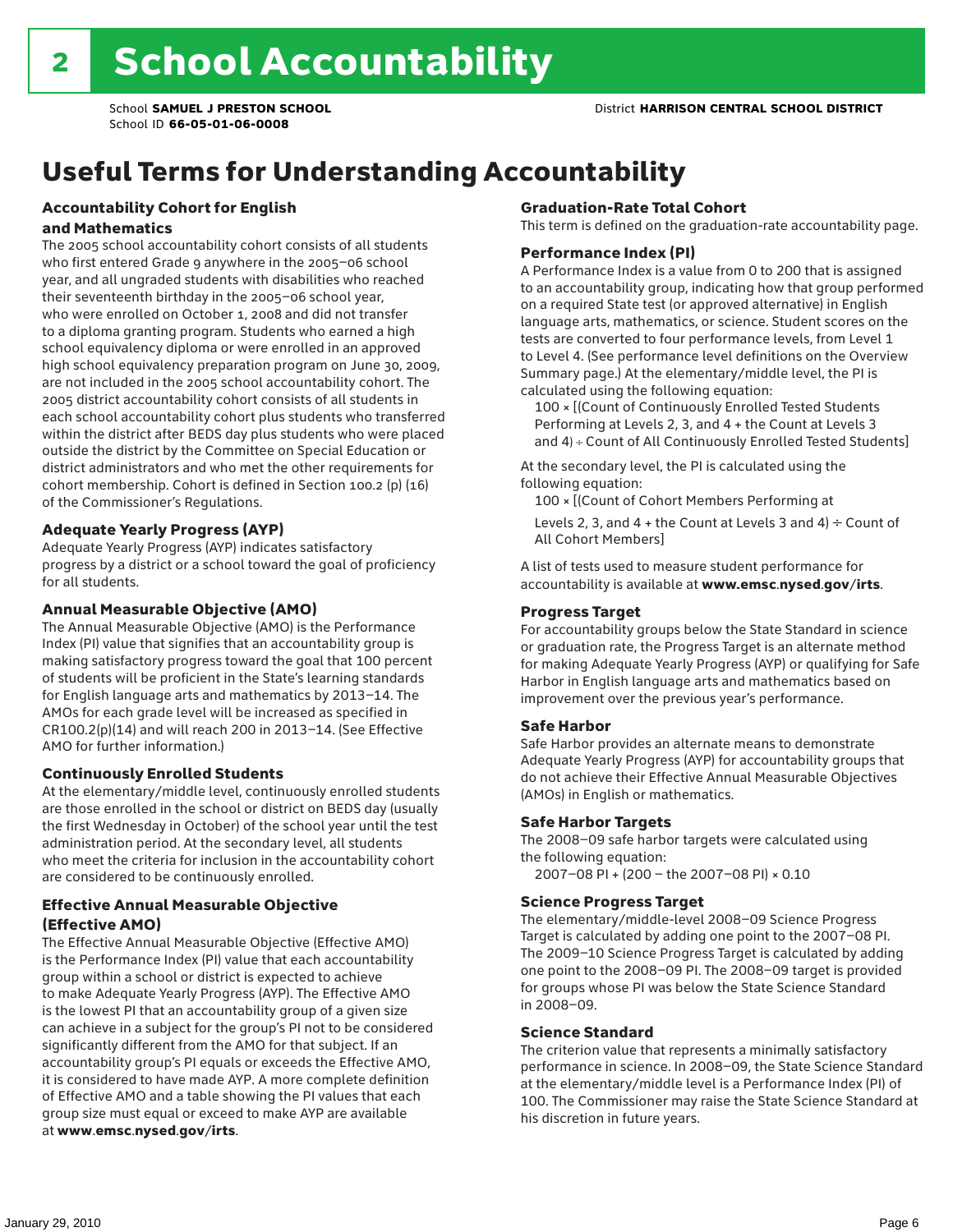### Understanding Your School Accountability Status

New York State has been approved by the United States Department of Education to participate in a differentiated accountability pilot program. Under this program, each public school in the state is assigned an accountability status "phase" (good standing, improvement, corrective action, or restructuring) based on its history of making Adequate Yearly Progress (AYP) and its AYP status in 2008–09. If the school is identified for improvement, corrective action, or restructuring under this program, the school is also assigned to an accountability "category" (basic, focused, or comprehensive) based on the student groups whose failure to make AYP caused the school to be identified or the "measures" for which it was identified.

Accountability measures for schools at the elementary/middle level are English language arts (ELA), mathematics, and science; at the secondary level, they are ELA, mathematics, and graduation rate. A school may be in a different accountability status phase for each measure. The school's overall status is its most advanced New York State accountability phase and its highest category within that phase.

For more information on this program and for this school's 2009–10 accountability status, see http://www.emsc.nysed.gov/irts/accountability/designations/.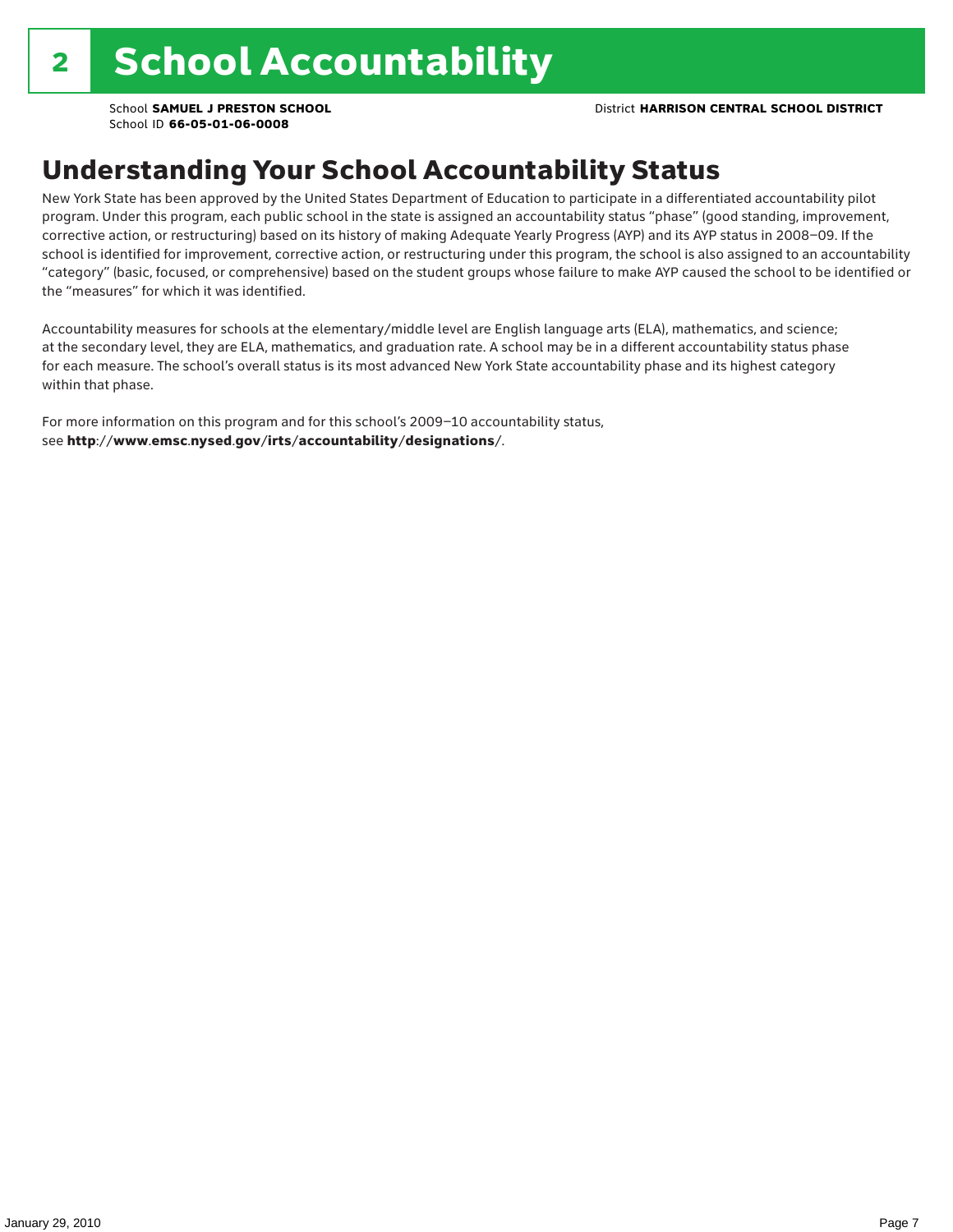# 2 School Accountability

School ID **66-05-01-06-0008**

### Summary

| <b>Overall Accountability</b> |                                                                  |
|-------------------------------|------------------------------------------------------------------|
| Status $(2009 - 10)$          | For this school's 2009-10 accountability status,                 |
|                               | see http://www.emsc.nysed.gov/irts/accountability/designations/. |

| <b>Title I Part A Funding</b> | <b>Years the School Received Title I Part A Funding</b> |             |         |  |  |  |
|-------------------------------|---------------------------------------------------------|-------------|---------|--|--|--|
|                               | 2007-08                                                 | $2008 - 09$ | 2009-10 |  |  |  |
|                               | <b>YES</b>                                              | YES         | YES     |  |  |  |

#### On which accountability measures did this school make Adequate Yearly Progress (AYP) and which groups made AYP on each measure?

|                                                     | <b>Elementary/Middle Level</b> |               |               |               | <b>Secondary Level</b> |                        |  |  |
|-----------------------------------------------------|--------------------------------|---------------|---------------|---------------|------------------------|------------------------|--|--|
|                                                     | English                        |               |               | English       |                        |                        |  |  |
| <b>Student Groups</b>                               | Language Arts                  | Mathematics   | Science       | Language Arts | Mathematics            | <b>Graduation Rate</b> |  |  |
| <b>All Students</b>                                 | V                              | v             | V             |               |                        |                        |  |  |
| <b>Ethnicity</b>                                    |                                |               |               |               |                        |                        |  |  |
| American Indian or Alaska Native                    |                                |               |               |               |                        |                        |  |  |
| <b>Black or African American</b>                    |                                |               |               |               |                        |                        |  |  |
| Hispanic or Latino                                  | V                              | v             |               |               |                        |                        |  |  |
| Asian or Native Hawaiian/Other Pacific<br>Islander  |                                |               |               |               |                        |                        |  |  |
| White                                               | v                              | v             |               |               |                        |                        |  |  |
| Multiracial                                         |                                |               |               |               |                        |                        |  |  |
| <b>Other Groups</b>                                 |                                |               |               |               |                        |                        |  |  |
| <b>Students with Disabilities</b>                   |                                |               |               |               |                        |                        |  |  |
| Limited English Proficient                          |                                |               |               |               |                        |                        |  |  |
| <b>Economically Disadvantaged</b>                   | V                              |               |               |               |                        |                        |  |  |
| <b>Student groups making</b><br>AYP in each subject | $\vee$ 4 of 4                  | $\vee$ 3 of 3 | $\vee$ 1 of 1 |               |                        |                        |  |  |

#### AYP Status

Made AYP

✔SH Made AYP Using Safe Harbor Target

✘ Did Not Make AYP

— Insufficient Number of Students to Determine AYP Status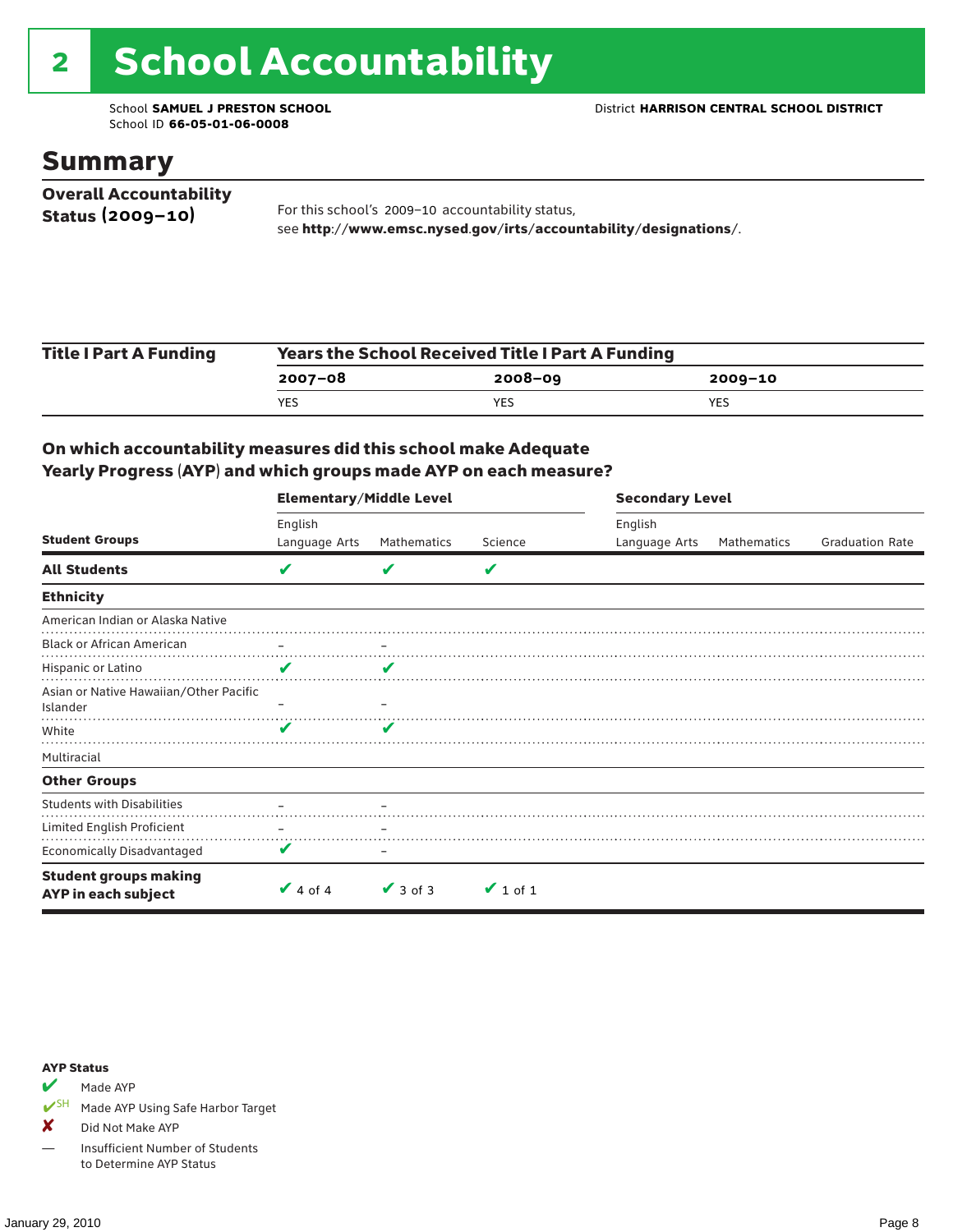# **Elementary/Middle-Level English Language Arts**

| <b>Accountability Status</b><br>for This Subject<br>$(2009 - 10)$ |        | For this school's 2009-10 accountability status,<br>see http://www.emsc.nysed.gov/irts/accountability/designations/. |
|-------------------------------------------------------------------|--------|----------------------------------------------------------------------------------------------------------------------|
| <b>Accountability Measures</b>                                    | 4 of 4 | Student groups making AYP in English language arts                                                                   |
|                                                                   | v      | Made AYP                                                                                                             |

#### How did students in each accountability group perform on **elementary/middle-level English language arts accountability measures?**

|                                                          | <b>AYP</b>                 | Participation <sup>2</sup> |            | Test Performance <sup>3</sup> |             | <b>Performance Objectives</b> |                    |             |
|----------------------------------------------------------|----------------------------|----------------------------|------------|-------------------------------|-------------|-------------------------------|--------------------|-------------|
| <b>Student Group</b>                                     |                            | Met                        | Percentage | Met                           | Performance | Effective                     | Safe Harbor Target |             |
| (Total: Continuous Enrollment) <sup>1</sup>              | <b>Status</b>              | Criterion                  | Tested     | Criterion                     | Index       | AMO                           | 2008-09            | $2009 - 10$ |
| All Students (179:173)                                   | V                          | V                          | 100%       | V                             | 177         | 136                           |                    |             |
| <b>Ethnicity</b>                                         |                            |                            |            |                               |             |                               |                    |             |
| American Indian or Alaska Native<br>(0:0)                |                            |                            |            |                               |             |                               |                    |             |
| <b>Black or African American</b><br>(1:1)                |                            |                            |            |                               |             |                               |                    |             |
| Hispanic or Latino <sup>(54:49)</sup>                    | $\mathbf v$                | V                          | 100%       | V                             | 171         | 130                           |                    |             |
| Asian or Native Hawaiian/Other Pacific<br>Islander (6:6) |                            |                            |            |                               |             |                               |                    |             |
| White (118:117)                                          | $\boldsymbol{\mathcal{U}}$ | V                          | 100%       | V                             | 179         | 134                           |                    |             |
| Multiracial (0:0)                                        |                            |                            |            |                               |             |                               |                    |             |
| <b>Other Groups</b>                                      |                            |                            |            |                               |             |                               |                    |             |
| Students with Disabilities <sup>4</sup>                  |                            |                            |            |                               |             |                               |                    |             |
| (26:26)                                                  |                            |                            |            |                               |             |                               |                    |             |
| Limited English Proficient <sup>5</sup>                  |                            |                            |            |                               |             |                               |                    |             |
| (19:16)                                                  |                            |                            |            |                               |             |                               |                    |             |
| <b>Economically Disadvantaged</b><br>(35:31)             | $\boldsymbol{\nu}$         |                            |            | V                             | 168         | 127                           |                    |             |
| <b>Final AYP Determination</b>                           | $\vee$ 4 of 4              |                            |            |                               |             |                               |                    |             |

#### **NOTES**

- <sup>1</sup> These data show the count of students enrolled during the test administration period (used for Participation) followed by the count of continuously enrolled tested students (used for Performance). For accountability calculations,
- students who were excused from testing for medical reasons are not included in the enrollment count. <sup>2</sup> Groups with fewer than 40 students enrolled during the test administration period are not required to meet the participation criterion. If the participation rate of a group fell below 95 percent in 2008–09, the enrollment shown is the sum of 2007–08 and 2008–09 enrollments and the percent tested is the weighted average
- of the participation rates over those two years.<br><sup>3</sup> For schools with fewer than 30 continuously enrolled tested students in the All Students group in 2008–09, data for 2007–08 and 2008–09 were combined to determine counts and PIs. For schools with 30 or more continuously enrolled students in the All Students group in 2008–09, student groups with fewer than 30
- continuously enrolled tested students are not required to meet the performance criterion. <sup>4</sup> If the school failed to make AYP solely because of the performance of students with disabilities, met the 95% participation requirement for this group, and would meet or exceed the AMO for this subject if 34 points were added to the PI, then the school is considered to have made AYP for students with disabilities.
- $5$  If the count of LEP students is equal to or greater than 30, former LEP students are also included in the performance calculations.
- ‡ This student group did not make AYP in science; therefore, it did not qualify for Safe Harbor.
- $M$  Made AYP
	- Made AYP Using Safe Harbor Target
- X Did Not Make AYP
- Insufficient Number of Students to Determine AYP Status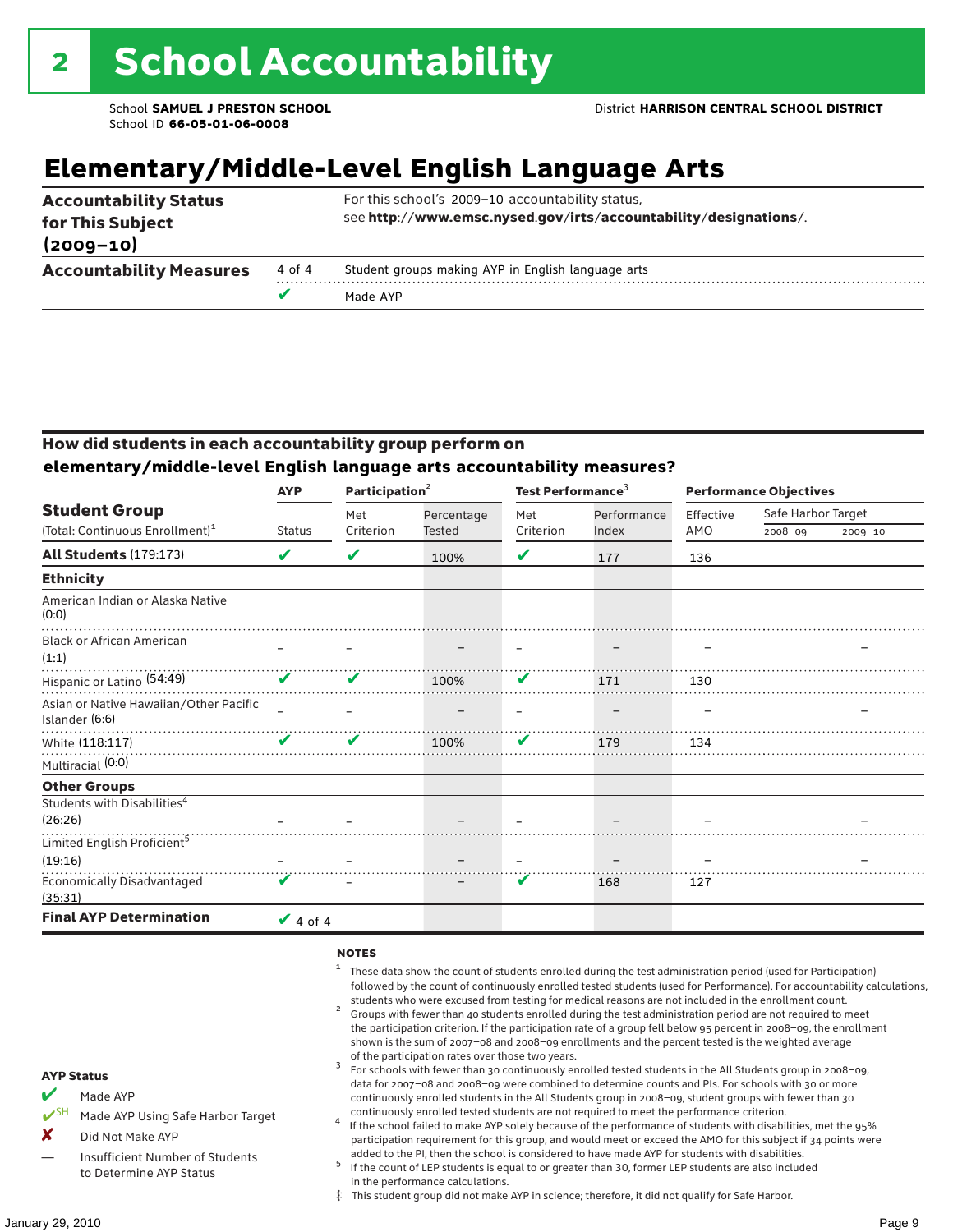# **Elementary/Middle-Level Mathematics**

| <b>Accountability Status</b><br>for This Subject |        | For this school's 2009-10 accountability status,<br>see http://www.emsc.nysed.gov/irts/accountability/designations/. |
|--------------------------------------------------|--------|----------------------------------------------------------------------------------------------------------------------|
| $(2009 - 10)$                                    |        |                                                                                                                      |
| <b>Accountability Measures</b>                   | 3 of 3 | Student groups making AYP in mathematics                                                                             |
|                                                  | v      | Made AYP                                                                                                             |

#### How did students in each accountability group perform on **elementary/middle-level mathematics accountability measures?**

|                                                          | <b>AYP</b>    | Participation <sup>2</sup> |               | Test Performance <sup>3</sup> |             | <b>Performance Objectives</b> |                    |         |
|----------------------------------------------------------|---------------|----------------------------|---------------|-------------------------------|-------------|-------------------------------|--------------------|---------|
| <b>Student Group</b>                                     |               | Met                        | Percentage    | Met                           | Performance | Effective                     | Safe Harbor Target |         |
| (Total: Continuous Enrollment) <sup>1</sup>              | <b>Status</b> | Criterion                  | <b>Tested</b> | Criterion                     | Index       | AMO                           | 2008-09            | 2009-10 |
| <b>All Students (178:172)</b>                            | V             | V                          | 100%          | V                             | 192         | 111                           |                    |         |
| <b>Ethnicity</b>                                         |               |                            |               |                               |             |                               |                    |         |
| American Indian or Alaska Native<br>(0:0)                |               |                            |               |                               |             |                               |                    |         |
| <b>Black or African American</b><br>(1:1)                |               |                            |               |                               |             |                               |                    |         |
| Hispanic or Latino (52:48)                               | ✔             | V                          | 100%          | V                             | 192         | 105                           |                    |         |
| Asian or Native Hawaiian/Other Pacific<br>Islander (6:6) |               |                            |               |                               |             |                               |                    |         |
| White (119:117)                                          |               | ✔                          | 100%          | V                             | 192         | 109                           |                    |         |
| Multiracial (0:0)                                        |               |                            |               |                               |             |                               |                    |         |
| <b>Other Groups</b>                                      |               |                            |               |                               |             |                               |                    |         |
| Students with Disabilities <sup>4</sup><br>(27:26)       |               |                            |               |                               |             |                               |                    |         |
| Limited English Proficient <sup>5</sup>                  |               |                            |               |                               |             |                               |                    |         |
| (19:17)                                                  |               |                            |               |                               |             |                               |                    |         |
| <b>Economically Disadvantaged</b><br>(33:29)             |               |                            |               |                               |             |                               |                    |         |
| <b>Final AYP Determination</b>                           | $\vee$ 3 of 3 |                            |               |                               |             |                               |                    |         |

#### **NOTES**

- $1$  These data show the count of students enrolled during the test administration period (used for Participation) followed by the count of continuously enrolled tested students (used for Performance). For accountability calculations,
- students who were excused from testing for medical reasons are not included in the enrollment count. <sup>2</sup> Groups with fewer than 40 students enrolled during the test administration period are not required to meet the participation criterion. If the participation rate of a group fell below 95 percent in 2008–09, the enrollment shown is the sum of 2007–08 and 2008–09 enrollments and the percent tested is the weighted average
- of the participation rates over those two years.<br><sup>3</sup> For schools with fewer than 30 continuously enrolled tested students in the All Students group in 2008–09, data for 2007–08 and 2008–09 were combined to determine counts and PIs. For schools with 30 or more continuously enrolled students in the All Students group in 2008–09, student groups with fewer than 30
- continuously enrolled tested students are not required to meet the performance criterion. <sup>4</sup> If the school failed to make AYP solely because of the performance of students with disabilities, met the 95% participation requirement for this group, and would meet or exceed the AMO for this subject if 34 points were added to the PI, then the school is considered to have made AYP for students with disabilities.
- $5$  If the count of LEP students is equal to or greater than 30, former LEP students are also included in the performance calculations.
- ‡ This student group did not make AYP in science; therefore, it did not qualify for Safe Harbor.

AYP Status Made AYP

X Did Not Make AYP

Made AYP Using Safe Harbor Target

### January 29, 2010 Page 10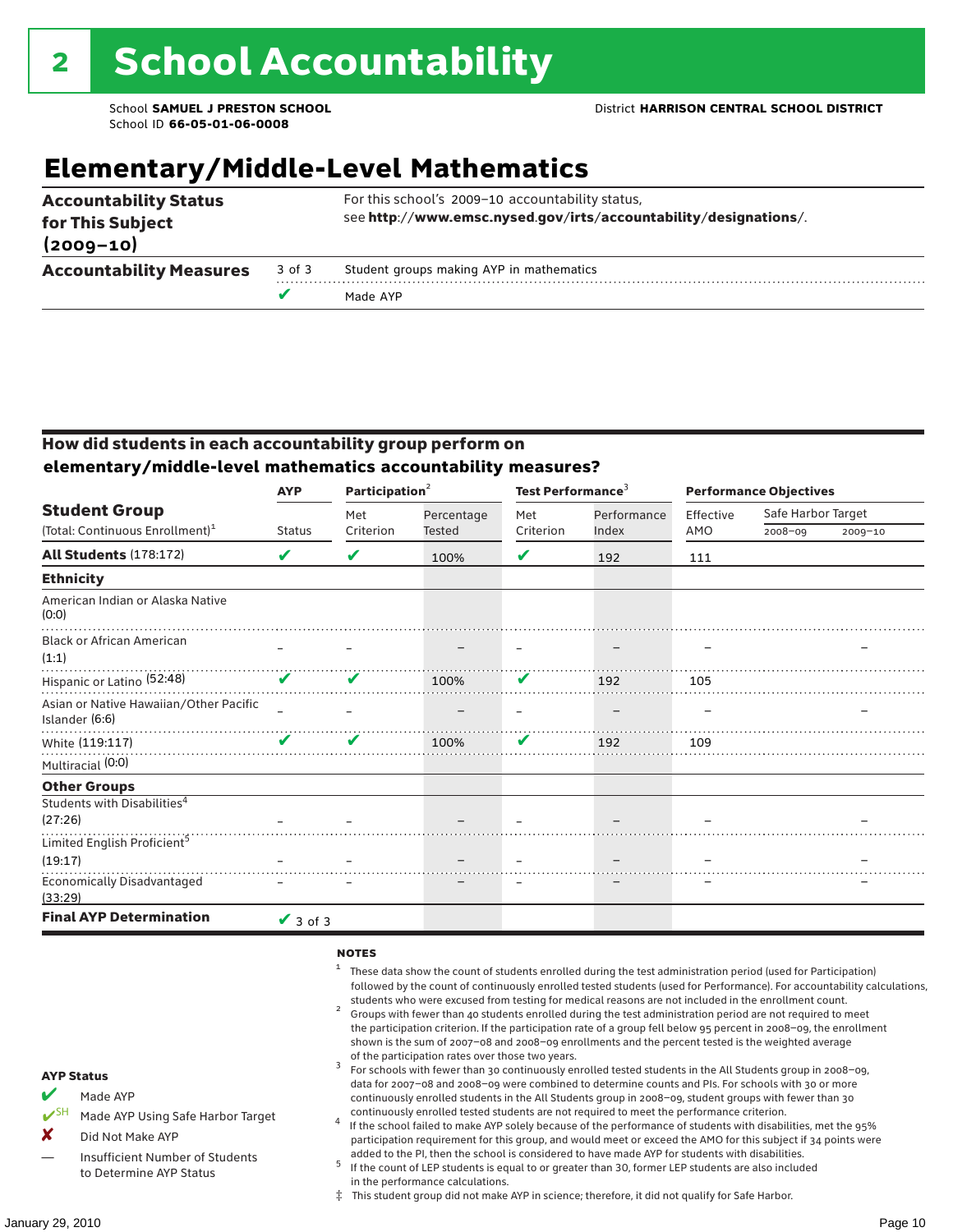### Elementary/Middle-Level Science

|                                                 | v      | Made AYP                                                         |  |  |  |  |  |
|-------------------------------------------------|--------|------------------------------------------------------------------|--|--|--|--|--|
| $(2009 - 10)$<br><b>Accountability Measures</b> | 1 of 1 | Student groups making AYP in science                             |  |  |  |  |  |
|                                                 |        |                                                                  |  |  |  |  |  |
| for This Subject                                |        | see http://www.emsc.nysed.gov/irts/accountability/designations/. |  |  |  |  |  |
| <b>Accountability Status</b>                    |        | For this school's 2009-10 accountability status,                 |  |  |  |  |  |

#### How did students in each accountability group perform on elementary/middle-level science accountability measures?

|                                                                                                                                                                                   | <b>AYP</b>    |                                        | Participation <sup>2</sup>                                                    |                                                            | Test Performance $3$     |                                                                                                                                                                                                                                                                                                                                                                                                                                                                                                                                                                                                                                                                              | <b>Performance Objectives</b> |                                                                                                                                                                                                                                                                                                                                                                 |  |
|-----------------------------------------------------------------------------------------------------------------------------------------------------------------------------------|---------------|----------------------------------------|-------------------------------------------------------------------------------|------------------------------------------------------------|--------------------------|------------------------------------------------------------------------------------------------------------------------------------------------------------------------------------------------------------------------------------------------------------------------------------------------------------------------------------------------------------------------------------------------------------------------------------------------------------------------------------------------------------------------------------------------------------------------------------------------------------------------------------------------------------------------------|-------------------------------|-----------------------------------------------------------------------------------------------------------------------------------------------------------------------------------------------------------------------------------------------------------------------------------------------------------------------------------------------------------------|--|
| <b>Student Group</b>                                                                                                                                                              |               | Safe Harbor                            | Met                                                                           | Percentage                                                 | Met                      | Performance                                                                                                                                                                                                                                                                                                                                                                                                                                                                                                                                                                                                                                                                  | State                         | Progress Target                                                                                                                                                                                                                                                                                                                                                 |  |
| (Total: Continuous Enrollment) <sup>1</sup>                                                                                                                                       |               | Status Qualification                   | Criterion                                                                     | Tested                                                     | Criterion                | Index                                                                                                                                                                                                                                                                                                                                                                                                                                                                                                                                                                                                                                                                        | Standard                      | 2008-09<br>2009-10                                                                                                                                                                                                                                                                                                                                              |  |
| <b>All Students (58:54)</b>                                                                                                                                                       | V             | Oualified                              | V                                                                             | 97%                                                        | $\mathbf v$              | 194                                                                                                                                                                                                                                                                                                                                                                                                                                                                                                                                                                                                                                                                          | 100                           |                                                                                                                                                                                                                                                                                                                                                                 |  |
| <b>Ethnicity</b>                                                                                                                                                                  |               |                                        |                                                                               |                                                            |                          |                                                                                                                                                                                                                                                                                                                                                                                                                                                                                                                                                                                                                                                                              |                               |                                                                                                                                                                                                                                                                                                                                                                 |  |
| American Indian or Alaska Native<br>(0:0)                                                                                                                                         |               |                                        |                                                                               |                                                            |                          |                                                                                                                                                                                                                                                                                                                                                                                                                                                                                                                                                                                                                                                                              |                               |                                                                                                                                                                                                                                                                                                                                                                 |  |
| <b>Black or African American</b><br>(0:0)                                                                                                                                         |               |                                        |                                                                               |                                                            |                          |                                                                                                                                                                                                                                                                                                                                                                                                                                                                                                                                                                                                                                                                              |                               |                                                                                                                                                                                                                                                                                                                                                                 |  |
| Hispanic or Latino (20:17)                                                                                                                                                        |               |                                        |                                                                               |                                                            |                          |                                                                                                                                                                                                                                                                                                                                                                                                                                                                                                                                                                                                                                                                              |                               |                                                                                                                                                                                                                                                                                                                                                                 |  |
| Asian or Native Hawaiian/Other Pacific<br>Islander (3:3)                                                                                                                          |               |                                        |                                                                               |                                                            |                          |                                                                                                                                                                                                                                                                                                                                                                                                                                                                                                                                                                                                                                                                              |                               |                                                                                                                                                                                                                                                                                                                                                                 |  |
| White (35:34)                                                                                                                                                                     |               | <b>Oualified</b>                       |                                                                               |                                                            | V                        | 197                                                                                                                                                                                                                                                                                                                                                                                                                                                                                                                                                                                                                                                                          | 100                           |                                                                                                                                                                                                                                                                                                                                                                 |  |
| Multiracial (0:0)                                                                                                                                                                 |               |                                        |                                                                               |                                                            |                          |                                                                                                                                                                                                                                                                                                                                                                                                                                                                                                                                                                                                                                                                              |                               |                                                                                                                                                                                                                                                                                                                                                                 |  |
| <b>Other Groups</b>                                                                                                                                                               |               |                                        |                                                                               |                                                            |                          |                                                                                                                                                                                                                                                                                                                                                                                                                                                                                                                                                                                                                                                                              |                               |                                                                                                                                                                                                                                                                                                                                                                 |  |
| <b>Students with Disabilities</b><br>(9:9)                                                                                                                                        |               |                                        |                                                                               |                                                            |                          |                                                                                                                                                                                                                                                                                                                                                                                                                                                                                                                                                                                                                                                                              |                               |                                                                                                                                                                                                                                                                                                                                                                 |  |
| Limited English Proficient <sup>4</sup><br>(5:4)                                                                                                                                  |               |                                        |                                                                               |                                                            |                          |                                                                                                                                                                                                                                                                                                                                                                                                                                                                                                                                                                                                                                                                              |                               |                                                                                                                                                                                                                                                                                                                                                                 |  |
| <b>Economically Disadvantaged</b><br>(9:7)                                                                                                                                        |               |                                        |                                                                               |                                                            | $\overline{\phantom{0}}$ |                                                                                                                                                                                                                                                                                                                                                                                                                                                                                                                                                                                                                                                                              |                               |                                                                                                                                                                                                                                                                                                                                                                 |  |
| <b>Final AYP Determination</b>                                                                                                                                                    | $\vee$ 1 of 1 |                                        |                                                                               |                                                            |                          |                                                                                                                                                                                                                                                                                                                                                                                                                                                                                                                                                                                                                                                                              |                               |                                                                                                                                                                                                                                                                                                                                                                 |  |
| <b>AYP Status</b><br>V<br>Made AYP<br>$V^{\text{SH}}$<br>Made AYP Using Safe Harbor Target<br>x<br>Did Not Make AYP<br>Insufficient Number of Students<br>to Determine AYP Status |               | <b>NOTES</b><br>$\mathbf{1}$<br>2<br>3 | participation rates over those two years.<br>in the performance calculations. | were combined to determine counts and performance indices. |                          | These data show the count of students enrolled during the test administration period (used for Participation)<br>students who were excused from testing for medical reasons are not included in the enrollment count.<br>Groups with fewer than 40 students enrolled during the test administration period are not required to meet<br>the participation criterion. If the participation rate of a group fell below 80 percent in 2008-09, the enrollment<br>shown is the sum of 2007-08 and 2008-09 enrollments and the percent tested is the weighted average of the<br>If the count of LEP students is equal to or greater than 30, former LEP students are also included |                               | followed by the count of continuously enrolled tested students (used for Performance). For accountability calculations,<br>Groups with fewer than 30 continuously enrolled tested students are not required to meet the performance criterion.<br>For schools with fewer than 30 continuously enrolled tested students in 2008-09, data for 2007-08 and 2008-09 |  |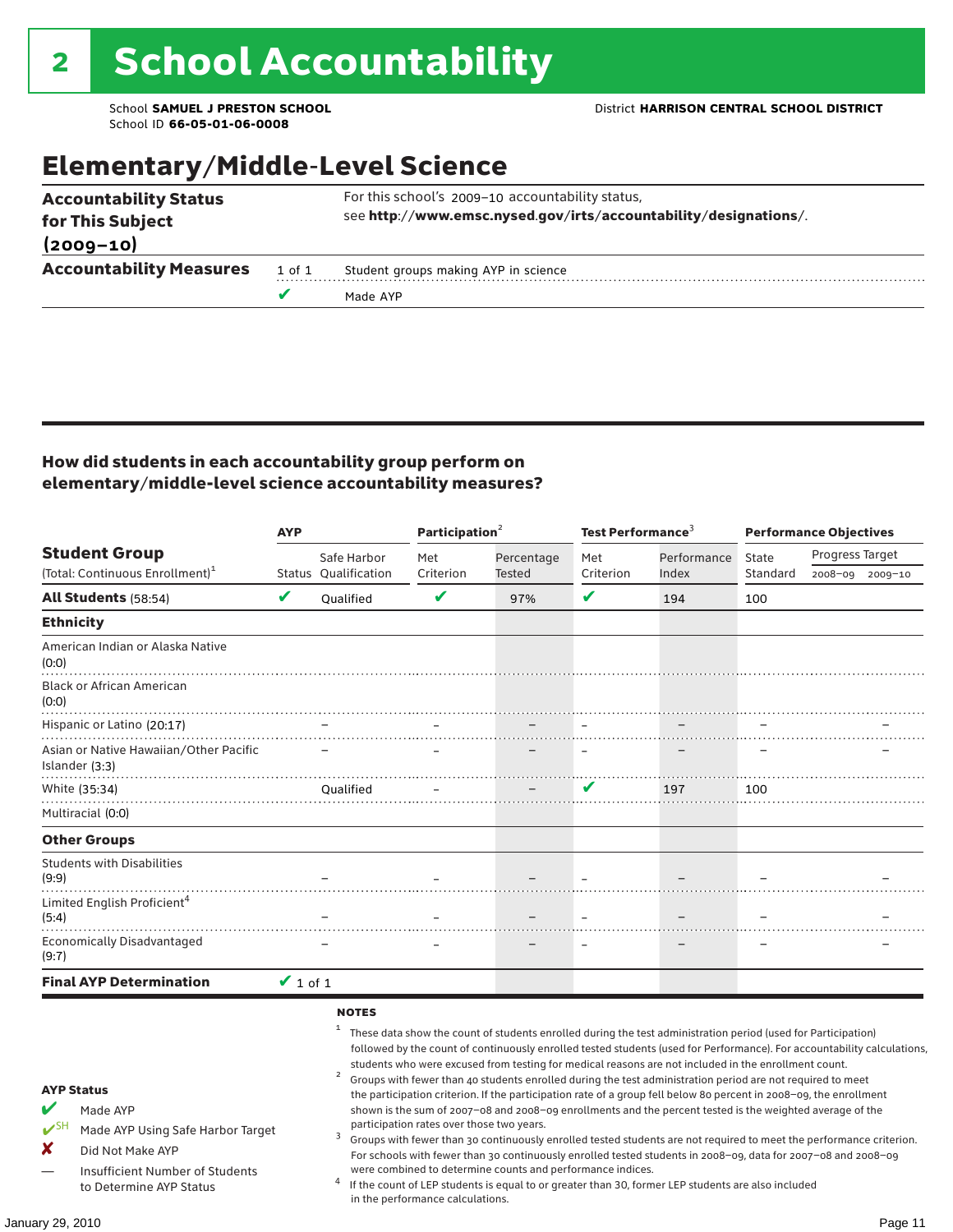### Summary of 2008–09 School Performance

Performance on the State assessments in English language arts, mathematics, and science at the elementary and middle levels is reported in terms of mean scores and the percentage of tested students scoring at or above Level 2, Level 3, and Level 4. Performance on the State assessments in ELA and mathematics at the secondary level is reported in terms of the percentage of students in a cohort scoring at these levels.

|                              | Percentage of students that<br>scored at or above Level 3 | Total<br>Tested |      |
|------------------------------|-----------------------------------------------------------|-----------------|------|
| <b>English Language Arts</b> | 0%                                                        | 50%             | 100% |
| Grade 3                      | 82%                                                       |                 | 60   |
| Grade 4                      | 76%                                                       |                 | 59   |
| Grade 5                      | 89%                                                       |                 | 56   |
| <b>Mathematics</b>           |                                                           |                 |      |
| Grade 3                      | 92%                                                       |                 | 61   |
| Grade 4                      | 95%                                                       |                 | 59   |
| Grade 5                      | 93%                                                       |                 | 57   |
| <b>Science</b>               |                                                           |                 |      |
| Grade 4                      | 96%                                                       |                 | 56   |

School **SAMUEL J PRESTON SCHOOL** District **HARRISON CENTRAL SCHOOL DISTRICT**

#### About the Performance Level Descriptors

#### Level 1: Not Meeting Learning Standards.

Student performance does not demonstrate an understanding of the content expected in the subject and grade level.

#### Level 2: Partially Meeting Learning Standards.

Student performance demonstrates a partial understanding of the content expected in the subject and grade level.

#### Level 3: Meeting Learning Standards.

Student performance demonstrates an understanding of the content expected in the subject and grade level.

#### Level 4: Meeting Learning Standards with Distinction.

Student performance demonstrates a thorough understanding of the content expected in the subject and grade level.

#### How are Need/Resource Capacity (N/RC) categories determined?

Districts are divided into high, average, and low need categories based on their ability to meet the special needs of their students with local resources. Districts in the high need category are subdivided into four categories based on enrollment size and, in some cases, number of students per square mile. More information about the categories can be found in the *Report to the Governor and the Legislature on the Educational Status of the State's Schools* at www.emsc.nysed.gov/irts.

#### What are Similar Schools?

In this section, this school's performance is compared with that of similar schools.

Within each N/RC category, the Department identifies Similar Schools: schools that serve similar students and have similar resources. Each school report card compares the school's performance with that of similar schools. The following factors are considered in grouping schools: a) the grade level served by the school and b) rates of student poverty and limited English proficiency. Student poverty levels are indicated by determining the percentage of children in each school who participate in the free-lunch program. By combining these factors, a measure of student need is created and used to place schools into relatively low (lowest quartile), relatively high (highest quartile), and typical (mid-range) groups.

#### This School's Similar Schools Group: **18**

All schools in this group are elementary level schools in school districts with low student needs in relation to district resource capacity.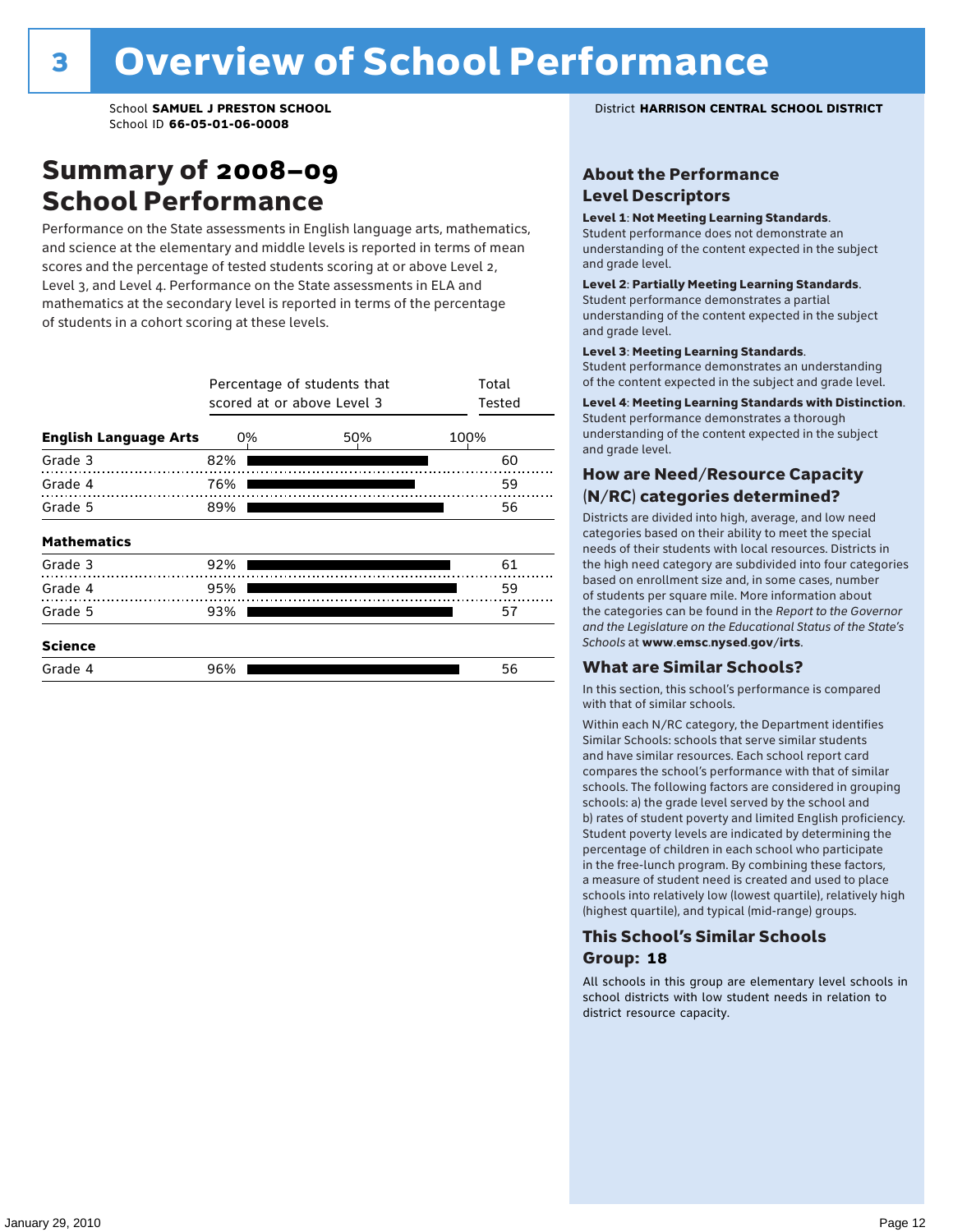# **This School's Results in Grade 3 English Language Arts**

|                                                    |        | <b>This School</b>              |          |                | <b>Similar Schools</b>          |         |         |
|----------------------------------------------------|--------|---------------------------------|----------|----------------|---------------------------------|---------|---------|
|                                                    |        | Percentage scoring at level(s): |          |                | Percentage scoring at level(s): |         |         |
|                                                    |        | $2 - 4$                         | $3 - 4$  | $\overline{4}$ | $2 - 4$                         | $3 - 4$ | 4       |
| 2009 Mean Score: 675                               | Range: | 616-780                         | 650-780  | 720-780        |                                 |         |         |
| 2008 Mean Score: 673<br>$2008 - 09$<br>$2007 - 08$ | 100%   | 97% 95%                         | 82% 77%  | 13% 16%        | 98% 98%                         | 88% 85% | 19% 21% |
| Number of Tested Students:                         |        | 53<br>58                        | 49<br>43 | 8<br>9         |                                 |         |         |
|                                                    |        |                                 |          |                |                                 |         |         |

|                                                    |                | 2008-09 School Year |                                 |     | 2007-08 School Year |         |                                 |     |
|----------------------------------------------------|----------------|---------------------|---------------------------------|-----|---------------------|---------|---------------------------------|-----|
| <b>Results by</b>                                  | Total          |                     | Percentage scoring at level(s): |     | Total               |         | Percentage scoring at level(s): |     |
| <b>Student Group</b>                               | Tested         | $2 - 4$             | $3 - 4$                         | 4   | Tested              | $2 - 4$ | $3 - 4$                         | 4   |
| <b>All Students</b>                                | 60             | 97%                 | 82%                             | 13% | 56                  | 95%     | 77%                             | 16% |
| Female                                             | 36             | 100%                | 89%                             | 17% | 19                  | 95%     | 74%                             | 16% |
| Male                                               | 24             | 92%                 | 71%                             | 8%  | 37                  | 95%     | 78%                             | 16% |
| American Indian or Alaska Native                   |                |                     |                                 |     | $\mathbf{1}$        |         |                                 |     |
| <b>Black or African American</b>                   |                |                     |                                 |     |                     |         |                                 |     |
| Hispanic or Latino                                 | 13             |                     |                                 |     | 21                  |         |                                 |     |
| Asian or Native Hawaiian/Other<br>Pacific Islander | $\overline{2}$ |                     |                                 |     | 1                   |         |                                 |     |
| White                                              | 45             | 96%                 | 87%                             | 13% | 33                  | 94%     | 85%                             | 18% |
| Multiracial                                        |                |                     |                                 |     |                     |         |                                 |     |
| Small Group Totals                                 | 15             | 100%                | 67%                             | 13% | 23                  | 96%     | 65%                             | 13% |
| <b>General-Education Students</b>                  | 49             | 100%                | 94%                             | 16% | 46                  | 98%     | 89%                             | 20% |
| <b>Students with Disabilities</b>                  | 11             | 82%                 | 27%                             | 0%  | 10                  | 80%     | 20%                             | 0%  |
| English Proficient                                 | 54             | 98%                 | 87%                             | 15% | 49                  | 96%     | 84%                             | 18% |
| Limited English Proficient                         | 6              | 83%                 | 33%                             | 0%  | 7                   | 86%     | 29%                             | 0%  |
| Economically Disadvantaged                         | 10             | 90%                 | 60%                             | 10% | 9                   | 89%     | 78%                             | 11% |
| Not Disadvantaged                                  | 50             | 98%                 | 86%                             | 14% | 47                  | 96%     | 77%                             | 17% |
| Migrant                                            |                |                     |                                 |     |                     |         |                                 |     |
| Not Migrant                                        | 60             | 97%                 | 82%                             | 13% | 56                  | 95%     | 77%                             | 16% |

**NOTES** 

The – symbol indicates that data for a group of students have been suppressed. If a group has fewer than five students,<br>data for that group and the next smallest group(s) are suppressed to protect the privacy of individual

| <b>Other</b>                                                                                         |        | 2008-09 School Year |                             |     | 2007-08 School Year |                             |         |     |
|------------------------------------------------------------------------------------------------------|--------|---------------------|-----------------------------|-----|---------------------|-----------------------------|---------|-----|
| <b>Assessments</b>                                                                                   | Total  |                     | Number scoring at level(s): |     |                     | Number scoring at level(s): |         |     |
|                                                                                                      | Tested | $2 - 4$             | $3 - 4$                     | 4   | Tested              | $2 - 4$                     | $3 - 4$ | 4   |
| New York State Alternate Assessment<br>(NYSAA): Grade 3 Equivalent                                   |        |                     |                             |     | 0                   |                             |         |     |
| New York State English as a Second<br>Language Achievement Test (NYSESLAT) <sup>+</sup> :<br>Grade 3 |        | N/A                 | N/A                         | N/A | 0                   | N/A                         | N/A     | N/A |

† These counts represent recently arrived LEP students who used the NYSESLAT to fulfill the English language arts participation requirement.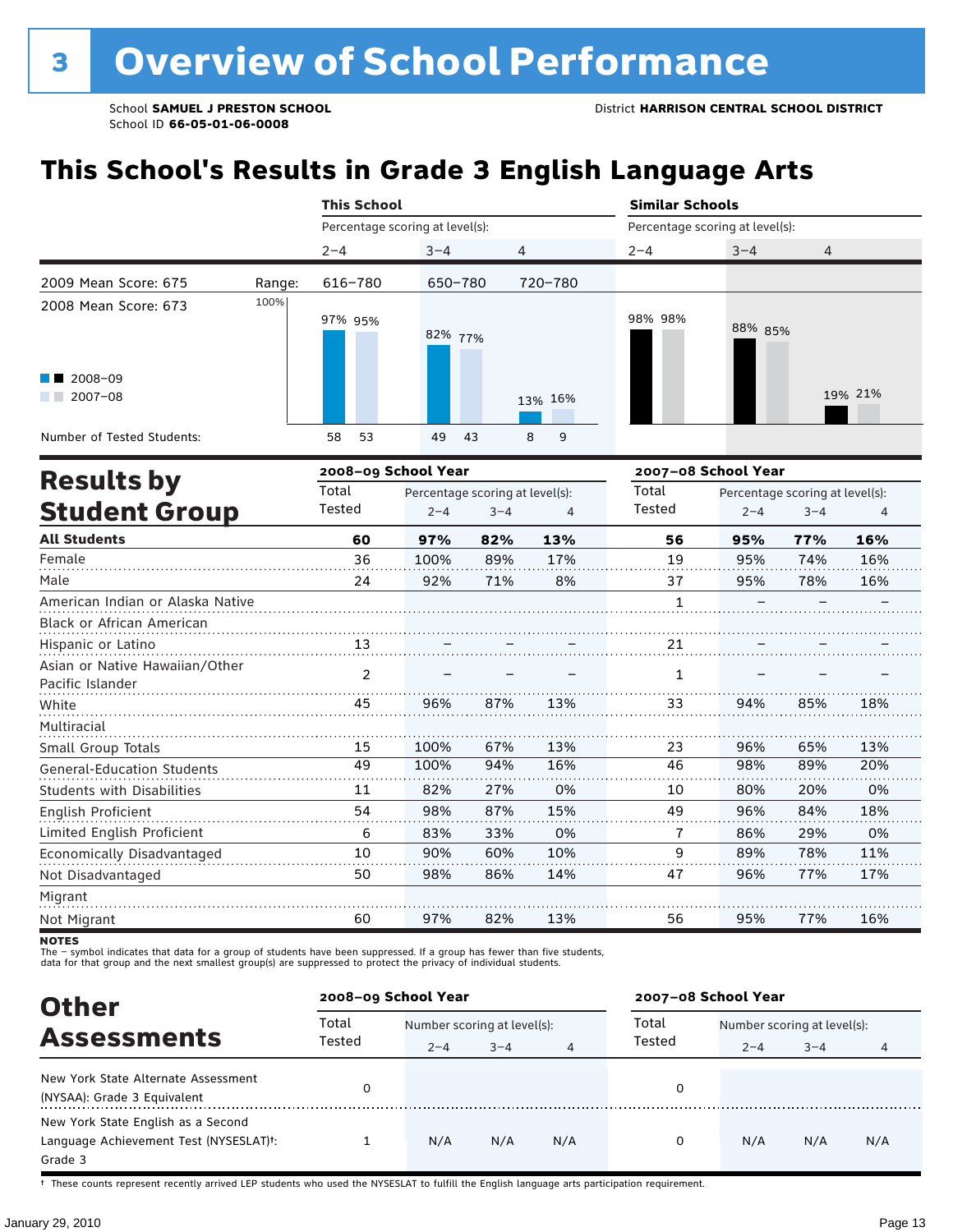# **This School's Results in Grade 3 Mathematics**

|                                               |        | <b>This School</b>              |          |         | <b>Similar Schools</b>          |         |         |  |  |
|-----------------------------------------------|--------|---------------------------------|----------|---------|---------------------------------|---------|---------|--|--|
|                                               |        | Percentage scoring at level(s): |          |         | Percentage scoring at level(s): |         |         |  |  |
|                                               |        | $2 - 4$                         | $3 - 4$  | 4       | $2 - 4$                         | $3 - 4$ | 4       |  |  |
| 2009 Mean Score: 688                          | Range: | 624-770                         | 650-770  | 703-770 |                                 |         |         |  |  |
| 2008 Mean Score: 686                          | 100%   | 97% 95%                         | 92% 89%  |         | 100% 99%                        | 97% 96% |         |  |  |
| $\blacksquare$ 2008-09<br>$2007 - 08$<br>a ka |        |                                 |          | 28% 23% |                                 |         | 39% 40% |  |  |
| Number of Tested Students:                    |        | 54<br>59                        | 56<br>51 | 17 13   |                                 |         |         |  |  |

|                                                    |                | 2008-09 School Year |                                 |     | 2007-08 School Year |         |                                 |     |
|----------------------------------------------------|----------------|---------------------|---------------------------------|-----|---------------------|---------|---------------------------------|-----|
| <b>Results by</b>                                  | Total          |                     | Percentage scoring at level(s): |     | Total               |         | Percentage scoring at level(s): |     |
| <b>Student Group</b>                               | Tested         | $2 - 4$             | $3 - 4$                         | 4   | Tested              | $2 - 4$ | $3 - 4$                         | 4   |
| <b>All Students</b>                                | 61             | 97%                 | 92%                             | 28% | 57                  | 95%     | 89%                             | 23% |
| Female                                             | 35             | 100%                | 97%                             | 31% | 19                  | 95%     | 79%                             | 26% |
| Male                                               | 26             | 92%                 | 85%                             | 23% | 38                  | 95%     | 95%                             | 21% |
| American Indian or Alaska Native                   |                |                     |                                 |     | $\mathbf{1}$        |         |                                 |     |
| Black or African American                          |                |                     |                                 |     |                     |         |                                 |     |
| Hispanic or Latino                                 | 13             |                     |                                 |     | 21                  |         |                                 |     |
| Asian or Native Hawaiian/Other<br>Pacific Islander | $\overline{2}$ |                     |                                 |     | 1                   |         |                                 |     |
| White                                              | 46             | 96%                 | 91%                             | 30% | 34                  | 94%     | 94%                             | 24% |
| Multiracial                                        |                |                     |                                 |     |                     |         |                                 |     |
| Small Group Totals                                 | 15             | 100%                | 93%                             | 20% | 23                  | 96%     | 83%                             | 22% |
| <b>General-Education Students</b>                  | 49             | 100%                | 98%                             | 35% | 47                  | 98%     | 94%                             | 28% |
| <b>Students with Disabilities</b>                  | 12             | 83%                 | 67%                             | 0%  | 10                  | 80%     | 70%                             | 0%  |
| English Proficient                                 | 54             | 98%                 | 93%                             | 30% | 50                  | 96%     | 92%                             | 24% |
| Limited English Proficient                         | 7              | 86%                 | 86%                             | 14% | 7                   | 86%     | 71%                             | 14% |
| Economically Disadvantaged                         | 9              | 89%                 | 89%                             | 22% | 9                   | 89%     | 78%                             | 33% |
| Not Disadvantaged                                  | 52             | 98%                 | 92%                             | 29% | 48                  | 96%     | 92%                             | 21% |
| Migrant                                            |                |                     |                                 |     |                     |         |                                 |     |
| Not Migrant                                        | 61             | 97%                 | 92%                             | 28% | 57                  | 95%     | 89%                             | 23% |

**NOTES** 

| <b>Other</b><br><b>Assessments</b>                                 | 2008-09 School Year |         |                             |  | 2007-08 School Year |                             |         |   |  |
|--------------------------------------------------------------------|---------------------|---------|-----------------------------|--|---------------------|-----------------------------|---------|---|--|
|                                                                    | Total<br>Tested     |         | Number scoring at level(s): |  |                     | Number scoring at level(s): |         |   |  |
|                                                                    |                     | $2 - 4$ | $3 - 4$                     |  | Tested              | $2 - 4$                     | $3 - 4$ | 4 |  |
| New York State Alternate Assessment<br>(NYSAA): Grade 3 Equivalent |                     |         |                             |  |                     |                             |         |   |  |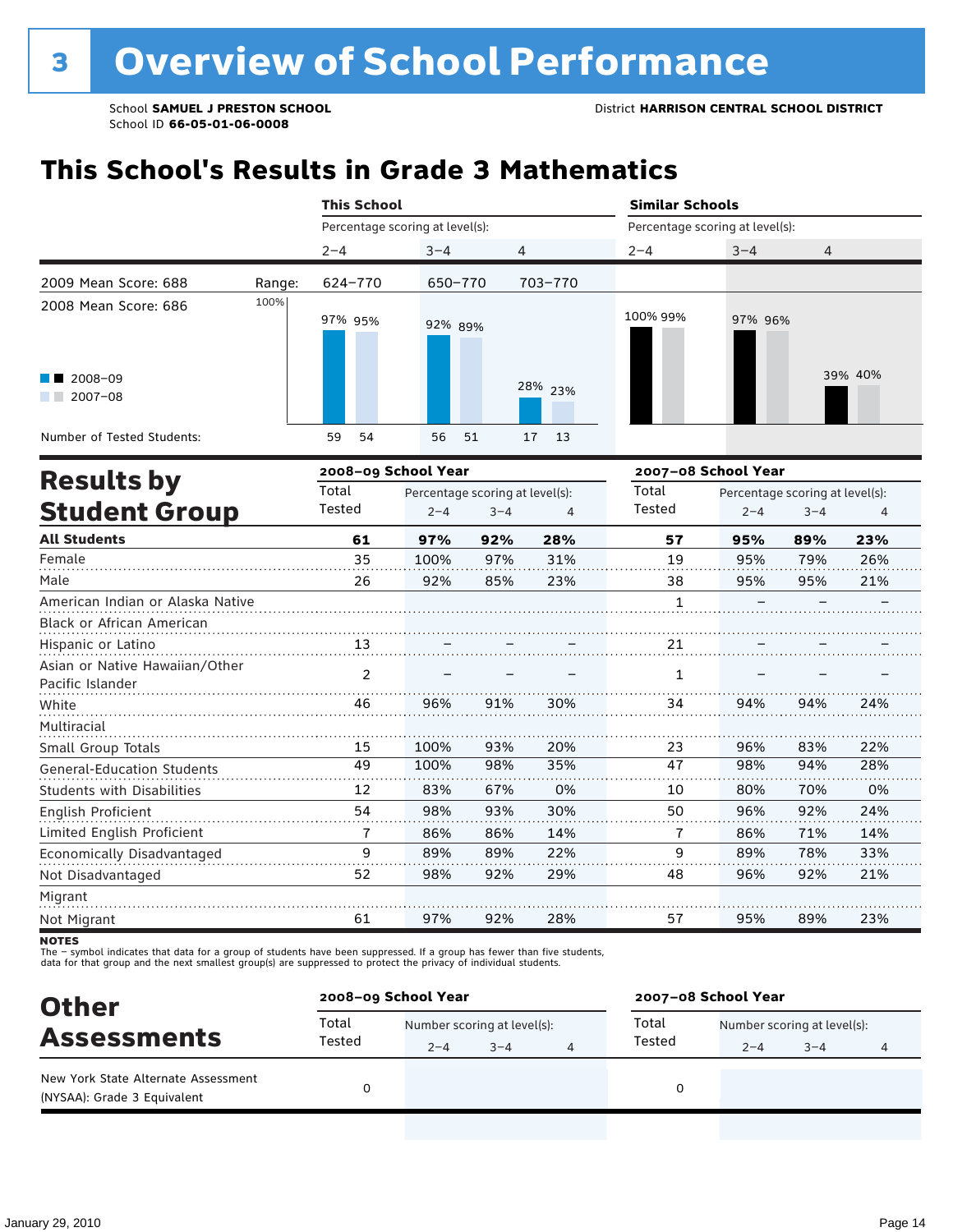# **This School's Results in Grade 4 English Language Arts**

|                                             |        | <b>This School</b>              |         |                                                 |          | <b>Similar Schools</b> |                                                            |     |         |  |  |
|---------------------------------------------|--------|---------------------------------|---------|-------------------------------------------------|----------|------------------------|------------------------------------------------------------|-----|---------|--|--|
| 2008-09<br>$2007 - 08$<br><b>Results by</b> |        | Percentage scoring at level(s): |         |                                                 |          |                        | Percentage scoring at level(s):                            |     |         |  |  |
|                                             |        | $2 - 4$                         | $3 - 4$ |                                                 | 4        | $2 - 4$                | $3 - 4$                                                    | 4   |         |  |  |
| 2009 Mean Score: 668                        | Range: | 612-775                         | 650-775 |                                                 | 716-775  |                        |                                                            |     |         |  |  |
| 2008 Mean Score: 666                        | 100%   | 92% 94%                         | 76% 69% |                                                 | 6%<br>2% | 98% 98%                | 89% 87%                                                    |     | 14% 16% |  |  |
| Number of Tested Students:                  |        | 54<br>51                        | 45      | 37                                              | 3<br>1   |                        |                                                            |     |         |  |  |
|                                             |        | 2008-09 School Year             |         |                                                 |          |                        | 2007-08 School Year                                        |     |         |  |  |
| <b>Student Group</b>                        |        | Total<br>Tested                 | $2 - 4$ | Percentage scoring at level(s):<br>$3 - 4$<br>4 |          |                        | Percentage scoring at level(s):<br>$2 - 4$<br>$3 - 4$<br>4 |     |         |  |  |
| <b>All Students</b>                         |        | 59                              | 92%     | 76%                                             | 2%       | 54                     | 94%                                                        | 69% | 6%      |  |  |
| Female                                      |        | 21                              | 95%     | 81%                                             | 0%       | 26                     | 96%                                                        | 77% | 12%     |  |  |

| Male                              | 38 | 89% | 74% | 3% | 28 | 93% | 61% | 0% |
|-----------------------------------|----|-----|-----|----|----|-----|-----|----|
| American Indian or Alaska Native  |    |     |     |    |    |     |     |    |
| <b>Black or African American</b>  |    |     |     |    |    |     |     |    |
| Hispanic or Latino                | 21 |     |     |    | 15 |     |     |    |
| Asian or Native Hawaiian/Other    | 3  |     |     |    |    |     |     |    |
| Pacific Islander                  |    |     |     |    | 1  |     |     |    |
| White                             | 35 | 89% | 77% | 3% | 37 | 95% | 76% | 8% |
| Multiracial                       |    |     |     |    |    |     |     |    |
| Small Group Totals                | 24 | 96% | 75% | 0% | 17 | 94% | 53% | 0% |
| <b>General-Education Students</b> | 50 | 98% | 86% | 2% | 50 |     |     |    |
| <b>Students with Disabilities</b> | 9  | 56% | 22% | 0% | 4  |     |     |    |
| English Proficient                | 54 | 93% | 81% | 2% | 49 | 96% | 73% | 6% |
| Limited English Proficient        | 5  | 80% | 20% | 0% | 5  | 80% | 20% | 0% |
| Economically Disadvantaged        | 10 | 90% | 70% | 0% | 10 | 90% | 30% | 0% |
| Not Disadvantaged                 | 49 | 92% | 78% | 2% | 44 | 95% | 77% | 7% |
| Migrant                           |    |     |     |    |    |     |     |    |
| Not Migrant                       | 59 | 92% | 76% | 2% | 54 | 94% | 69% | 6% |

**NOTES** 

The – symbol indicates that data for a group of students have been suppressed. If a group has fewer than five students,<br>data for that group and the next smallest group(s) are suppressed to protect the privacy of individual

| <b>Other</b>                                                                                         |        | 2008-09 School Year         |         |     | 2007-08 School Year |                             |         |     |  |
|------------------------------------------------------------------------------------------------------|--------|-----------------------------|---------|-----|---------------------|-----------------------------|---------|-----|--|
|                                                                                                      | Total  | Number scoring at level(s): |         |     | Total               | Number scoring at level(s): |         |     |  |
| <b>Assessments</b>                                                                                   | Tested | $2 - 4$                     | $3 - 4$ | 4   | Tested              | $2 - 4$                     | $3 - 4$ | 4   |  |
| New York State Alternate Assessment<br>(NYSAA): Grade 4 Equivalent                                   |        |                             |         |     |                     |                             |         |     |  |
| New York State English as a Second<br>Language Achievement Test (NYSESLAT) <sup>+</sup> :<br>Grade 4 |        | N/A                         | N/A     | N/A | 0                   | N/A                         | N/A     | N/A |  |

† These counts represent recently arrived LEP students who used the NYSESLAT to fulfill the English language arts participation requirement.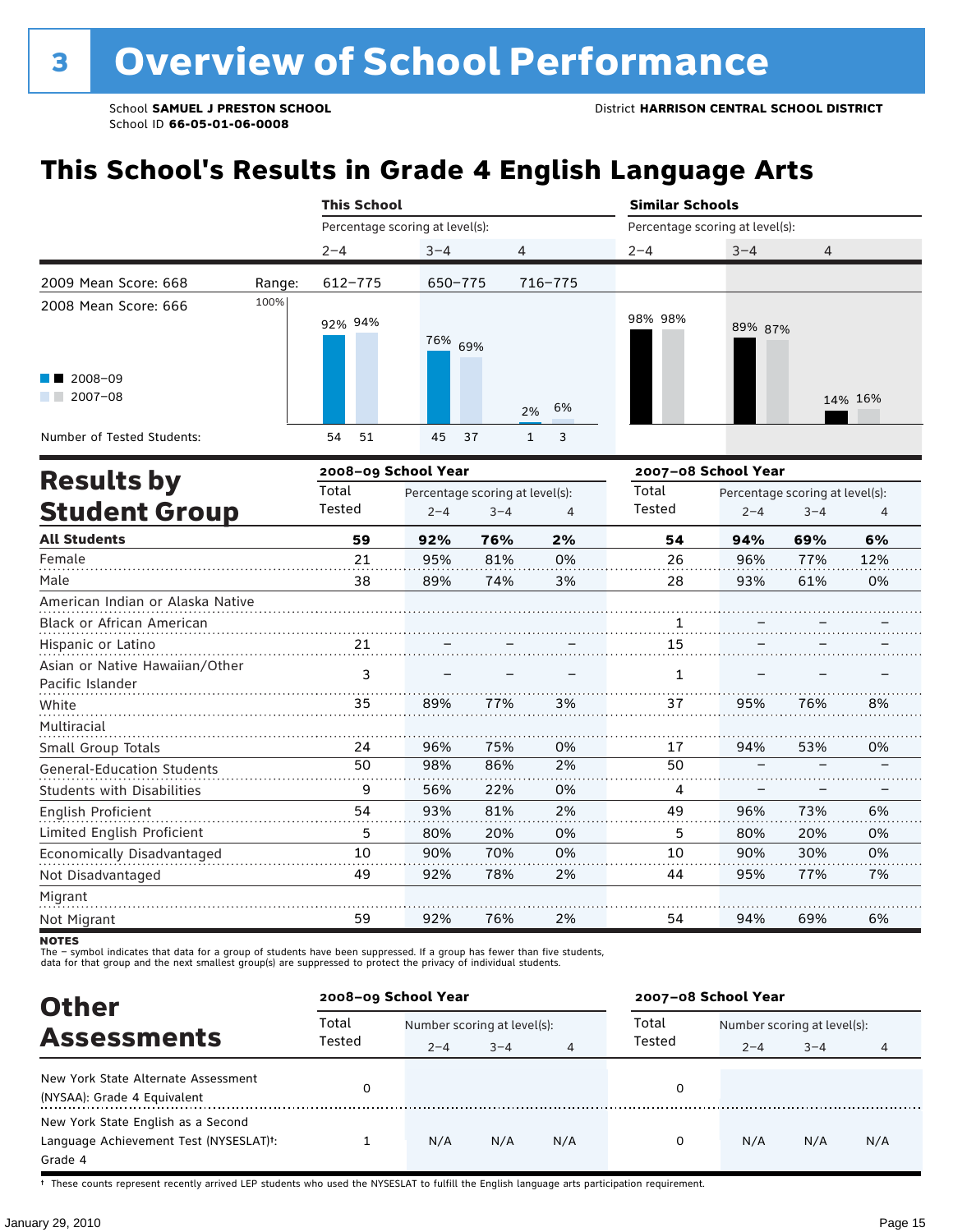# **This School's Results in Grade 4 Mathematics**

|                                                                       |                     | <b>This School</b>              |          |            |                     | <b>Similar Schools</b>          |         |  |  |  |
|-----------------------------------------------------------------------|---------------------|---------------------------------|----------|------------|---------------------|---------------------------------|---------|--|--|--|
|                                                                       |                     | Percentage scoring at level(s): |          |            |                     | Percentage scoring at level(s): |         |  |  |  |
|                                                                       |                     | $2 - 4$                         | $3 - 4$  | 4          | $2 - 4$             | $3 - 4$                         | 4       |  |  |  |
| 2009 Mean Score: 688                                                  | Range:              | 622-800                         | 650-800  | 702-800    |                     |                                 |         |  |  |  |
| 2008 Mean Score: 690<br>$\blacksquare$ 2008-09<br>$2007 - 08$<br>a ka | 100%                | 98% 98%                         | 95% 93%  | 41%<br>32% | 99% 99%             | 95% 94%                         | 50% 46% |  |  |  |
| Number of Tested Students:                                            |                     | 58<br>53                        | 56<br>50 | 19<br>22   |                     |                                 |         |  |  |  |
| <b>Doculte by</b>                                                     | 2008-09 School Year |                                 |          |            | 2007-08 School Year |                                 |         |  |  |  |

|        |         |         |                     |                                 | 2007–08 School Year |     |     |                                 |  |
|--------|---------|---------|---------------------|---------------------------------|---------------------|-----|-----|---------------------------------|--|
| Total  |         |         |                     | Total                           |                     |     |     |                                 |  |
| Tested | $2 - 4$ | $3 - 4$ | 4                   | Tested                          | $2 - 4$<br>$3 - 4$  |     | 4   |                                 |  |
| 59     | 98%     | 95%     | 32%                 | 54                              | 98%                 | 93% | 41% |                                 |  |
| 21     | 95%     | 86%     | 19%                 | 27                              | 96%                 | 93% | 44% |                                 |  |
| 38     | 100%    | 100%    | 39%                 | 27                              | 100%                | 93% | 37% |                                 |  |
|        |         |         |                     |                                 |                     |     |     |                                 |  |
|        |         |         |                     | 1                               |                     |     |     |                                 |  |
| 21     |         |         |                     | 16                              |                     |     |     |                                 |  |
|        |         |         |                     |                                 |                     |     |     |                                 |  |
|        |         |         |                     |                                 |                     |     |     |                                 |  |
| 35     | 100%    | 97%     | 34%                 | 36                              | 97%                 | 94% | 47% |                                 |  |
|        |         |         |                     |                                 |                     |     |     |                                 |  |
| 24     | 96%     | 92%     | 29%                 | 18                              | 100%                | 89% | 28% |                                 |  |
| 50     | 98%     | 96%     | 38%                 | 51                              |                     |     |     |                                 |  |
| 9      | 100%    | 89%     | 0%                  | 3                               |                     |     |     |                                 |  |
| 53     | 100%    | 98%     | 34%                 | 49                              | 98%                 | 96% | 45% |                                 |  |
| 6      | 83%     | 67%     | 17%                 | 5                               | 100%                | 60% | 0%  |                                 |  |
| 10     | 90%     | 80%     | 30%                 | 10                              | 100%                | 80% | 10% |                                 |  |
| 49     | 100%    | 98%     | 33%                 | 44                              | 98%                 | 95% | 48% |                                 |  |
|        |         |         |                     |                                 |                     |     |     |                                 |  |
| 59     | 98%     | 95%     | 32%                 | 54                              | 98%                 | 93% | 41% |                                 |  |
|        | 3       |         | 2008–09 School Year | Percentage scoring at level(s): | 1                   |     |     | Percentage scoring at level(s): |  |

**NOTES** 

| <b>Other</b>                                                       |                 | 2008-09 School Year |                                      |   | 2007-08 School Year |                             |         |   |  |
|--------------------------------------------------------------------|-----------------|---------------------|--------------------------------------|---|---------------------|-----------------------------|---------|---|--|
| <b>Assessments</b>                                                 | Total<br>Tested |                     | Total<br>Number scoring at level(s): |   |                     | Number scoring at level(s): |         |   |  |
|                                                                    |                 | $2 - 4$             | $3 - 4$                              | 4 | Tested              | $2 - 4$                     | $3 - 4$ | 4 |  |
| New York State Alternate Assessment<br>(NYSAA): Grade 4 Equivalent |                 |                     |                                      |   | 0                   |                             |         |   |  |
|                                                                    |                 |                     |                                      |   |                     |                             |         |   |  |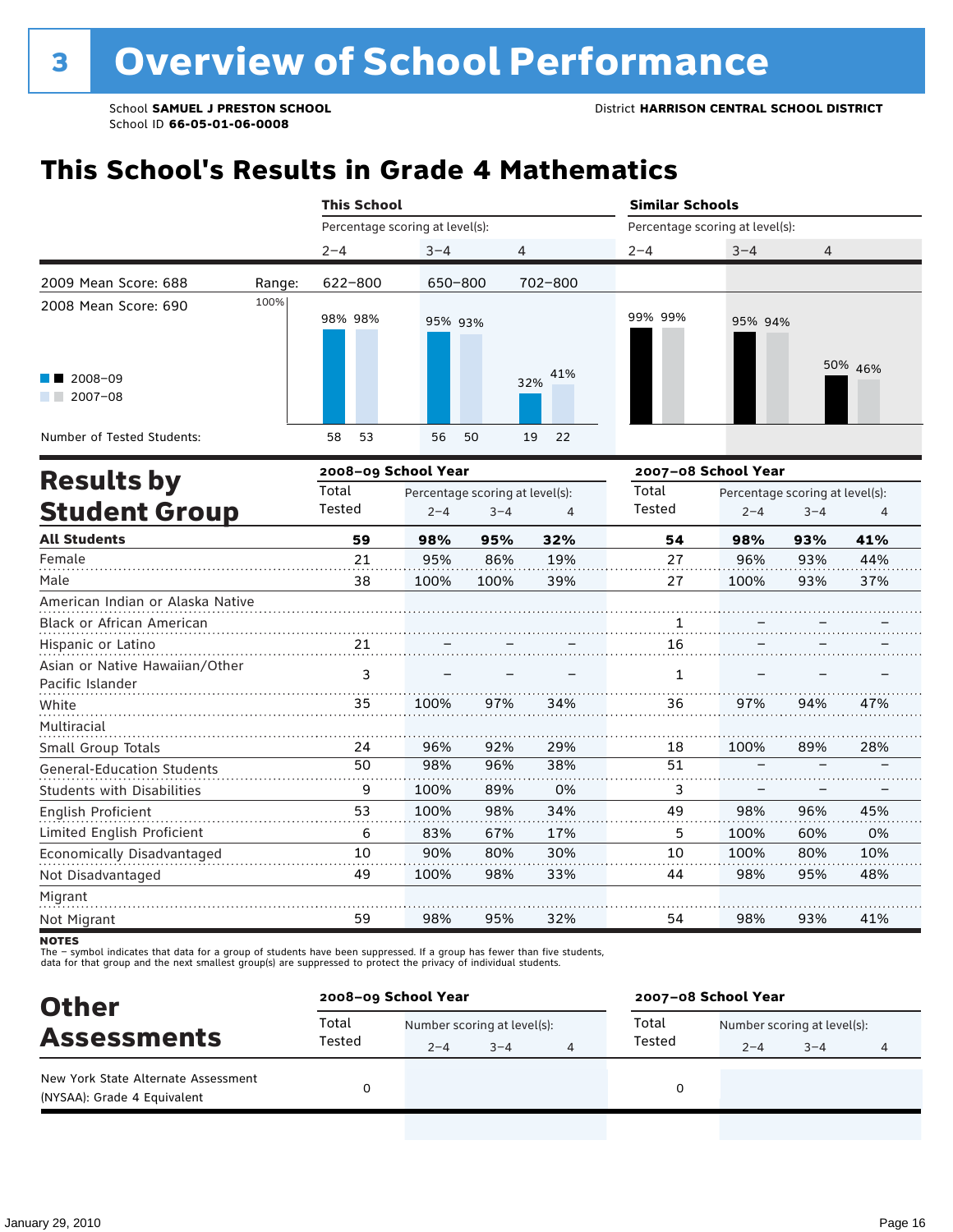### **This School's Results in Grade 4 Science**

|                                                              |        | <b>This School</b>  |                                 |            |         | <b>Similar Schools</b>          |         |  |  |  |
|--------------------------------------------------------------|--------|---------------------|---------------------------------|------------|---------|---------------------------------|---------|--|--|--|
|                                                              |        |                     | Percentage scoring at level(s): |            |         | Percentage scoring at level(s): |         |  |  |  |
|                                                              |        | $2 - 4$             | $3 - 4$                         | 4          | $2 - 4$ | $3 - 4$                         | 4       |  |  |  |
| 2009 Mean Score: 85                                          | Range: | $45 - 100$          | $65 - 100$                      | $85 - 100$ |         |                                 |         |  |  |  |
| 2008 Mean Score: 83<br>$\blacksquare$ 2008-09<br>$2007 - 08$ | 100%   | 98% 98%             | 96% 95%                         | 64% 61%    | 99% 99% | 96% 96%                         | 76% 71% |  |  |  |
| Number of Tested Students:                                   |        | 55<br>55            | 54 53                           | 36<br>- 34 |         |                                 |         |  |  |  |
|                                                              |        | 2008-09 School Year |                                 |            |         | 2007-08 School Year             |         |  |  |  |
| <b>Results by</b>                                            |        | Total               | Percentage scoring at level(s). |            | Total   | Percentage scoring at level(s). |         |  |  |  |

| <b>Results by</b>                                  | Total  |         | Percentage scoring at level(s): |     | Total<br>Percentage scoring at level(s): |         |         |     |
|----------------------------------------------------|--------|---------|---------------------------------|-----|------------------------------------------|---------|---------|-----|
| <b>Student Group</b>                               | Tested | $2 - 4$ | $3 - 4$                         | 4   | Tested                                   | $2 - 4$ | $3 - 4$ | 4   |
| <b>All Students</b>                                | 56     | 98%     | 96%                             | 64% | 56                                       | 98%     | 95%     | 61% |
| Female                                             | 20     | 95%     | 95%                             | 60% | 28                                       | 96%     | 93%     | 68% |
| Male                                               | 36     | 100%    | 97%                             | 67% | 28                                       | 100%    | 96%     | 54% |
| American Indian or Alaska Native                   |        |         |                                 |     |                                          |         |         |     |
| <b>Black or African American</b>                   |        |         |                                 |     |                                          |         |         |     |
| Hispanic or Latino                                 | 19     |         |                                 |     | 16                                       |         |         |     |
| Asian or Native Hawaiian/Other<br>Pacific Islander | 3      |         |                                 |     | 1                                        |         |         |     |
| White                                              | 34     | 100%    | 97%                             | 65% | 38                                       | 97%     | 95%     | 68% |
| Multiracial                                        |        |         |                                 |     |                                          |         |         |     |
| Small Group Totals                                 | 22     | 95%     | 95%                             | 64% | 18                                       | 100%    | 94%     | 44% |
| <b>General-Education Students</b>                  | 47     | 98%     | 98%                             | 72% | 52                                       |         |         |     |
| Students with Disabilities                         | 9      | 100%    | 89%                             | 22% | 4                                        |         |         |     |
| English Proficient                                 | 51     | 100%    | 98%                             | 67% | 51                                       | 98%     | 96%     | 67% |
| Limited English Proficient                         | 5      | 80%     | 80%                             | 40% | 5                                        | 100%    | 80%     | 0%  |
| Economically Disadvantaged                         | 9      | 89%     | 89%                             | 67% | 10                                       | 100%    | 90%     | 20% |
| Not Disadvantaged                                  | 47     | 100%    | 98%                             | 64% | 46                                       | 98%     | 96%     | 70% |
| Migrant                                            |        |         |                                 |     |                                          |         |         |     |
| Not Migrant                                        | 56     | 98%     | 96%                             | 64% | 56                                       | 98%     | 95%     | 61% |

**NOTES** 

| <b>Other</b>                                                       | 2008-09 School Year |                             |         |   | 2007-08 School Year |                             |         |   |
|--------------------------------------------------------------------|---------------------|-----------------------------|---------|---|---------------------|-----------------------------|---------|---|
| <b>Assessments</b>                                                 | Total<br>Tested     | Number scoring at level(s): |         |   | Total               | Number scoring at level(s): |         |   |
|                                                                    |                     | $2 - 4$                     | $3 - 4$ | 4 | Tested              | $2 - 4$                     | $3 - 4$ | 4 |
| New York State Alternate Assessment<br>(NYSAA): Grade 4 Equivalent |                     |                             |         |   | 0                   |                             |         |   |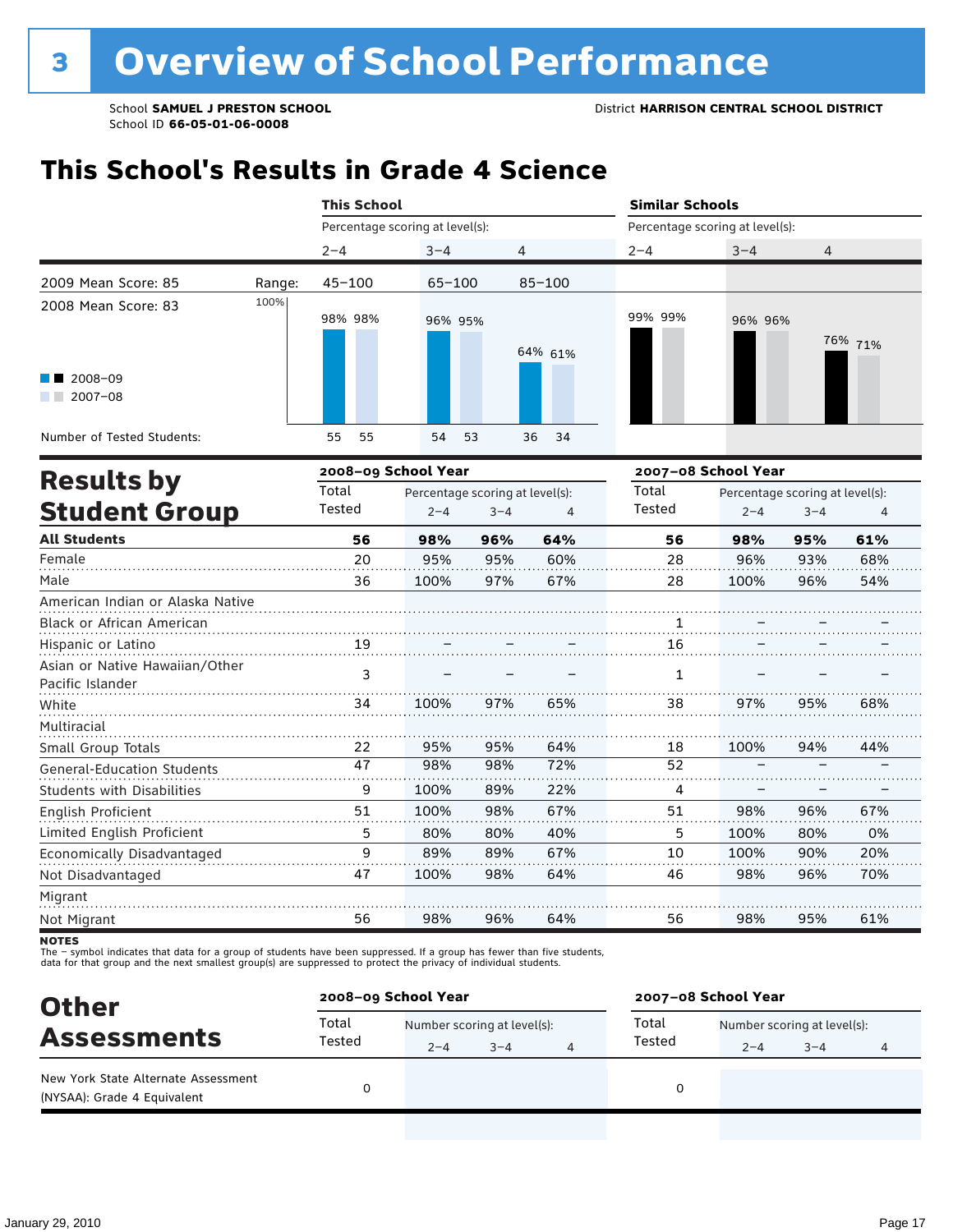# **This School's Results in Grade 5 English Language Arts**

|                                  |        | <b>This School</b>              |                                 |         |                     | <b>Similar Schools</b>          |                     |                                 |    |  |
|----------------------------------|--------|---------------------------------|---------------------------------|---------|---------------------|---------------------------------|---------------------|---------------------------------|----|--|
|                                  |        | Percentage scoring at level(s): |                                 |         |                     | Percentage scoring at level(s): |                     |                                 |    |  |
|                                  |        | $2 - 4$                         | $3 - 4$                         | 4       |                     | $2 - 4$                         | $3 - 4$             | 4                               |    |  |
| 2009 Mean Score: 676             | Range: | 608-795                         | 650-795                         |         | 711-795             |                                 |                     |                                 |    |  |
| 2008 Mean Score: 669             | 100%   | 98% 100%                        | 89%                             | 80%     |                     | 100% 99%                        | 92% 91%             |                                 |    |  |
| 2008-09                          |        |                                 |                                 |         |                     |                                 |                     |                                 |    |  |
| $2007 - 08$                      |        |                                 |                                 |         | 13%<br>4%           |                                 |                     | 20%                             | 9% |  |
| Number of Tested Students:       |        | 51<br>55                        | 50                              | 41      | 2<br>$\overline{7}$ |                                 |                     |                                 |    |  |
| <b>Results by</b>                |        | 2008-09 School Year             |                                 |         |                     |                                 | 2007-08 School Year |                                 |    |  |
|                                  |        | Total                           | Percentage scoring at level(s): |         |                     | Total                           |                     | Percentage scoring at level(s): |    |  |
| <b>Student Group</b>             |        | Tested                          | $2 - 4$                         | $3 - 4$ | 4                   | Tested                          | $2 - 4$             | $3 - 4$                         | 4  |  |
| <b>All Students</b>              |        | 56                              | 98%                             | 89%     | 13%                 | 51                              | 100%                | 80%                             | 4% |  |
| Female                           |        | 27                              | 96%                             | 89%     | 15%                 | 23                              | 100%                | 87%                             | 4% |  |
| Male                             |        | 29                              | 100%                            | 90%     | 10%                 | 28                              | 100%                | 75%                             | 4% |  |
| American Indian or Alaska Native |        |                                 |                                 |         |                     |                                 |                     |                                 |    |  |
| Black or African American        |        |                                 |                                 |         |                     |                                 |                     |                                 |    |  |
|                                  |        |                                 |                                 |         |                     |                                 |                     |                                 |    |  |

| Black or African American                          |    |      |     |     |    |      |     |     |
|----------------------------------------------------|----|------|-----|-----|----|------|-----|-----|
| Hispanic or Latino                                 | 16 |      |     |     | 13 |      |     |     |
| Asian or Native Hawaiian/Other<br>Pacific Islander |    |      |     |     |    |      |     |     |
| White                                              | 38 | 97%  | 89% | 16% | 36 | 100% | 83% | 3%  |
| Multiracial                                        |    |      |     |     |    |      |     |     |
| Small Group Totals                                 | 18 | 100% | 89% | 6%  | 15 | 100% | 73% | 7%  |
| <b>General-Education Students</b>                  | 51 | 100% | 92% | 14% | 40 | 100% | 90% | 5%  |
| <b>Students with Disabilities</b>                  | 5  | 80%  | 60% | 0%  | 11 | 100% | 45% | 0%  |
| <b>English Proficient</b>                          | 51 | 98%  | 92% | 14% | 50 |      |     |     |
| Limited English Proficient                         | 5  | 100% | 60% | 0%  |    |      |     |     |
| Economically Disadvantaged                         | 14 | 100% | 93% | 0%  | 10 | 100% | 70% | 10% |
| Not Disadvantaged                                  | 42 | 98%  | 88% | 17% | 41 | 100% | 83% | 2%  |
| Migrant                                            |    |      |     |     |    |      |     |     |
| Not Migrant                                        | 56 | 98%  | 89% | 13% | 51 | 100% | 80% | 4%  |

**NOTES** 

The – symbol indicates that data for a group of students have been suppressed. If a group has fewer than five students,<br>data for that group and the next smallest group(s) are suppressed to protect the privacy of individual

| <b>Other</b>                                                                            | 2008-09 School Year |                          |                             |     | 2007-08 School Year |                                      |         |     |
|-----------------------------------------------------------------------------------------|---------------------|--------------------------|-----------------------------|-----|---------------------|--------------------------------------|---------|-----|
|                                                                                         | Total<br>Tested     |                          | Number scoring at level(s): |     |                     | Total<br>Number scoring at level(s): |         |     |
| <b>Assessments</b>                                                                      |                     | $2 - 4$                  | $3 - 4$                     | 4   | Tested              | $2 - 4$                              | $3 - 4$ | 4   |
| New York State Alternate Assessment<br>(NYSAA): Grade 5 Equivalent                      |                     | $\overline{\phantom{0}}$ |                             |     |                     |                                      |         |     |
| New York State English as a Second<br>Language Achievement Test (NYSESLAT)t:<br>Grade 5 |                     | N/A                      | N/A                         | N/A | 0                   | N/A                                  | N/A     | N/A |

† These counts represent recently arrived LEP students who used the NYSESLAT to fulfill the English language arts participation requirement.